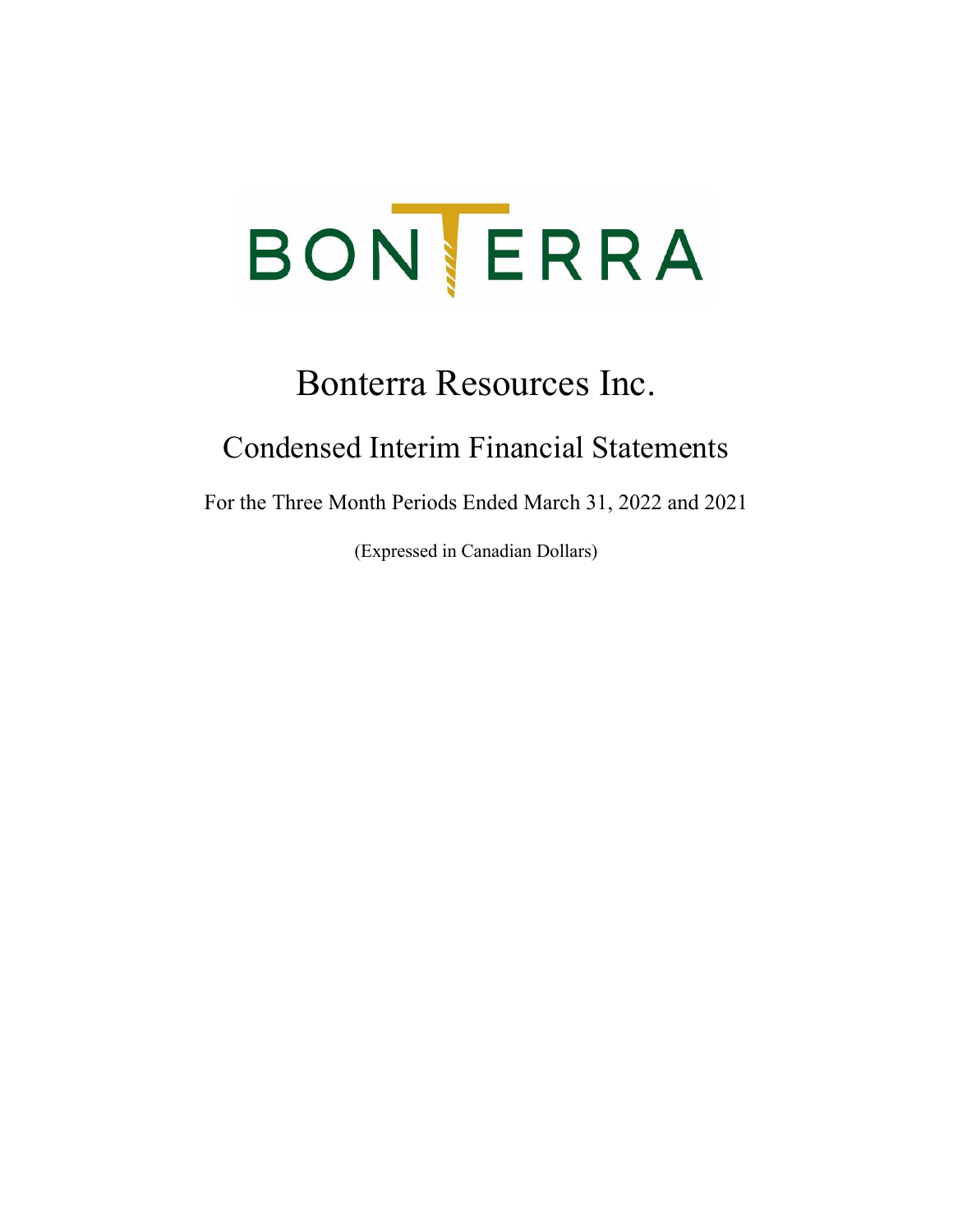# BONERRA

## Bonterra Resources Inc.

For the Three Month Periods Ended March 31, 2022 and 2020

### **INDEX Page**

## **Condensed Interim Financial Statements**

Management's Responsibility for Financial Reporting and Notice of No Auditor Review

| <b>Statements of Financial Position</b> |        |
|-----------------------------------------|--------|
| Statements of Comprehensive Loss        | 2      |
| Statements of Changes in Equity         | 3      |
| <b>Statements of Cash Flows</b>         | 4      |
| Notes to the Financial Statements       | $5-22$ |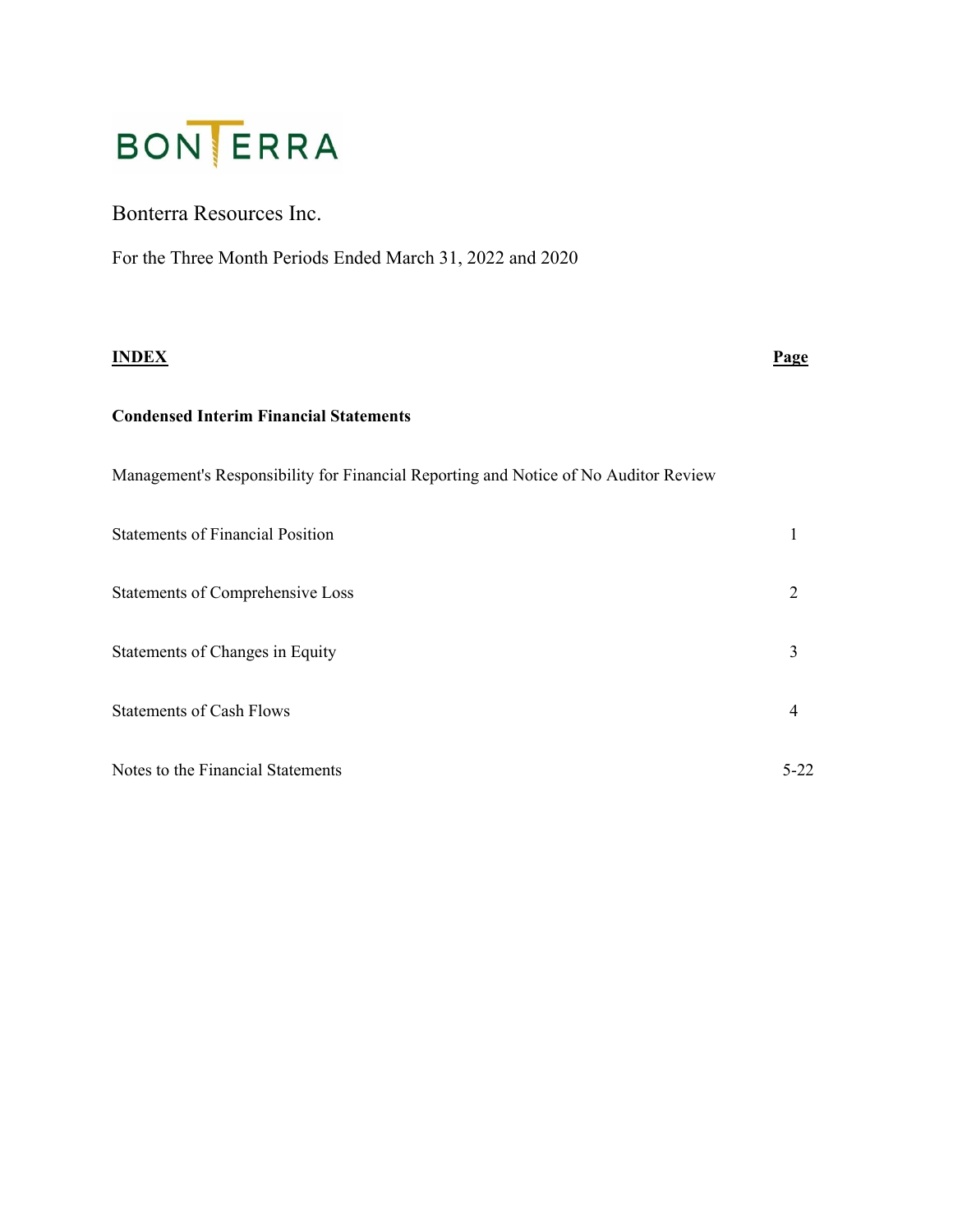#### **MANAGEMENT'S RESPONSIBILITY FOR FINANCIAL REPORTING**

The accompanying condensed interim financial statements of Bonterra Resources Inc. (the "Company") are the responsibility of the management and Board of Directors of the Company.

The condensed interim financial statements have been prepared by management, on behalf of the Board of Directors, in accordance with the accounting policies disclosed in the notes to the condensed interim financial statements. Where necessary, management has made informed judgments and estimates in accounting for transactions which were not complete at the statement of financial position date. In the opinion of management, the condensed interim financial statements have been prepared within acceptable limits of materiality and are in accordance with International Accounting Standard 34 Interim Financial Reporting of International Financial Reporting Standards using accounting policies consistent with International Financial Reporting Standards appropriate in the circumstances.

Management has established systems of internal control over the financial reporting process, which are designed to provide reasonable assurance that relevant and reliable financial information is produced.

The Board of Directors is responsible for reviewing and approving the condensed interim financial statements together with other financial information of the Company and for ensuring that management fulfills its financial reporting responsibilities. An Audit Committee assists the Board of Directors in fulfilling this responsibility. The Audit Committee meets with management to review the financial reporting process and the condensed interim financial statements together with other financial information of the Company. The Audit Committee reports its findings to the Board of Directors for its consideration in approving the condensed interim financial statements together with other financial information of the Company for issuance to the shareholders.

Management recognizes its responsibility for conducting the Company's affairs in compliance with established financial standards, and applicable laws and regulations, and for maintaining proper standards of conduct for its activities.

"Marc-Andre Pelletier" (signed)"Johnny Oliveira" (signed)

Chief Executive OfficerChief Financial Officer

#### **NOTICE TO READER**

The accompanying condensed interim financial statements of the Company have been prepared by and are the responsibility of management. The condensed interim financial statements for the three month periods ended March 31, 2022 and 2021 have not been reviewed and or audited by the Company's auditors.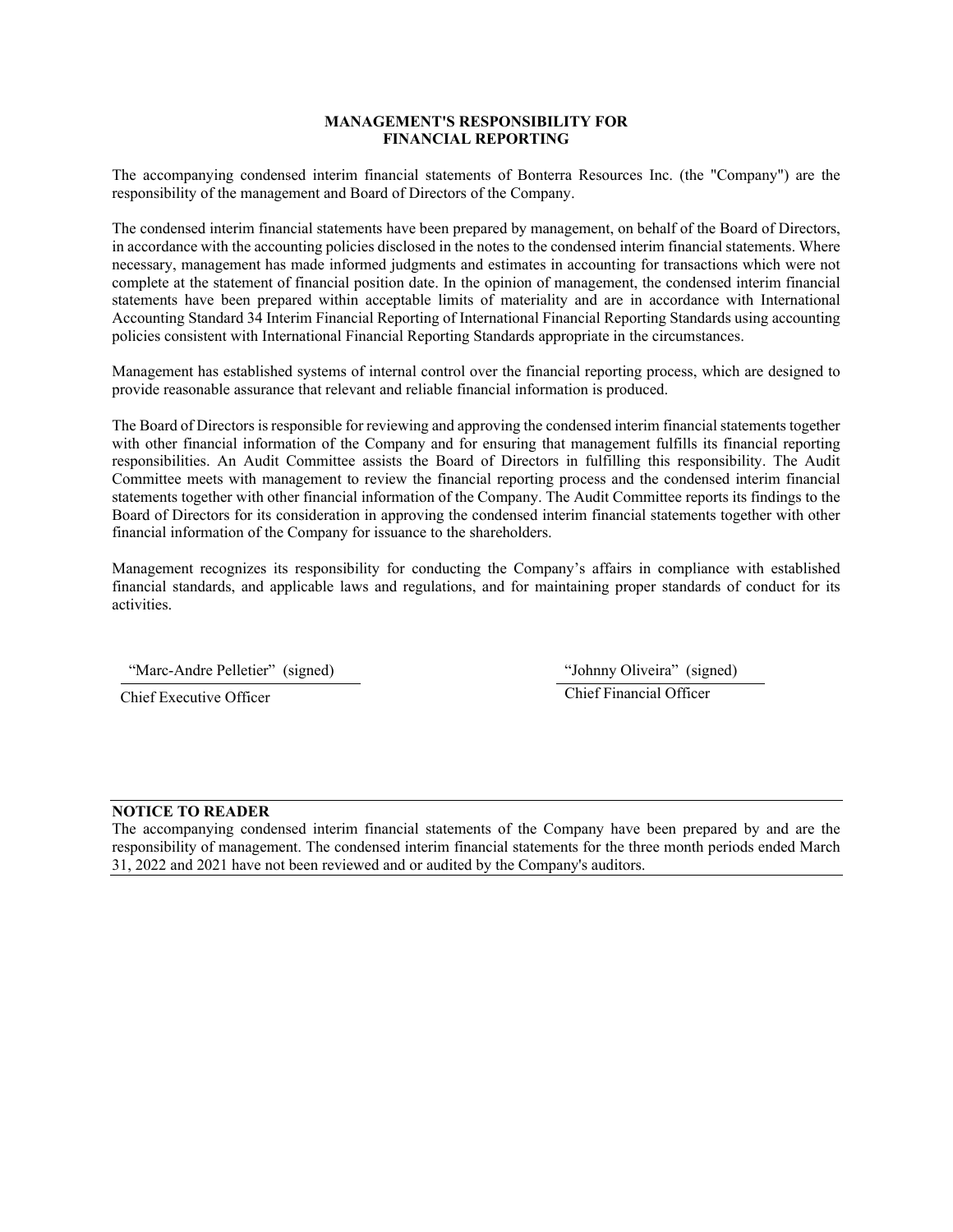## Bonterra Resources Inc. Condensed Interim Statements of Financial Position (Expressed in Canadian Dollars)

| As at,                                        | March 31, 2022 |                 |    | December 31, 2021 |
|-----------------------------------------------|----------------|-----------------|----|-------------------|
| <b>Assets</b>                                 |                |                 |    |                   |
| <b>Current</b>                                |                |                 |    |                   |
| Cash and cash equivalents (note 19)           | \$             | 19,359,113      | \$ | 4,479,221         |
| Marketable securities (note 7)                |                | 60,000          |    | 60,000            |
| Receivables (note 8)                          |                | 2,123,349       |    | 2,110,547         |
|                                               |                | 21,542,462      |    | 6,649,768         |
| Security and contract deposits (note 10)      |                | 1,690,552       |    | 1,690,552         |
| Property, plant and equipment (note 11)       |                | 37,619,322      |    | 38,021,449        |
|                                               | \$             | 60,852,336      | \$ | 46, 361, 769      |
| <b>Liabilities</b>                            |                |                 |    |                   |
| <b>Current</b>                                |                |                 |    |                   |
| Trade and other payables (notes 13 and 14)    | \$             | 4,681,244       | \$ | 5,335,221         |
| Current portion of long-term debt (note 15)   |                | 37,250          |    | 64,243            |
| Flow-through premium liability (note 16)      |                | 7,848,000       |    | 2,998,000         |
|                                               |                | 12,566,494      |    | 8,397,464         |
| Asset retirement obligations (note 17)        |                | 6,023,000       |    | 5,987,000         |
| Long-term debt (note 15)                      |                | 62,032          |    | 52,385            |
|                                               |                | 18,651,526      |    | 14,436,849        |
| <b>Shareholders' Equity</b>                   |                |                 |    |                   |
| <b>Share Capital</b> (note 18)                |                | 277,331,414     |    | 260,730,776       |
| <b>Share-based Payments Reserve (note 18)</b> |                | 19,712,388      |    | 18,681,388        |
| <b>Deficit</b>                                |                | (254, 842, 992) |    | (247, 487, 244)   |
|                                               |                | 42,200,810      |    | 31,924,920        |
|                                               | \$             | 60,852,336      | \$ | 46, 361, 769      |

**Going Concern** (note 2) **Commitments and Contingent Liabilities** (note 21) **Subsequent Events** (notes 8 and 18)

Approved on behalf of the Board:

 *"Peter O'Malley" "Matthew Happyjack"* 

……………………………… Director ……………………………… Director Peter O'Malley Matthew Happyjack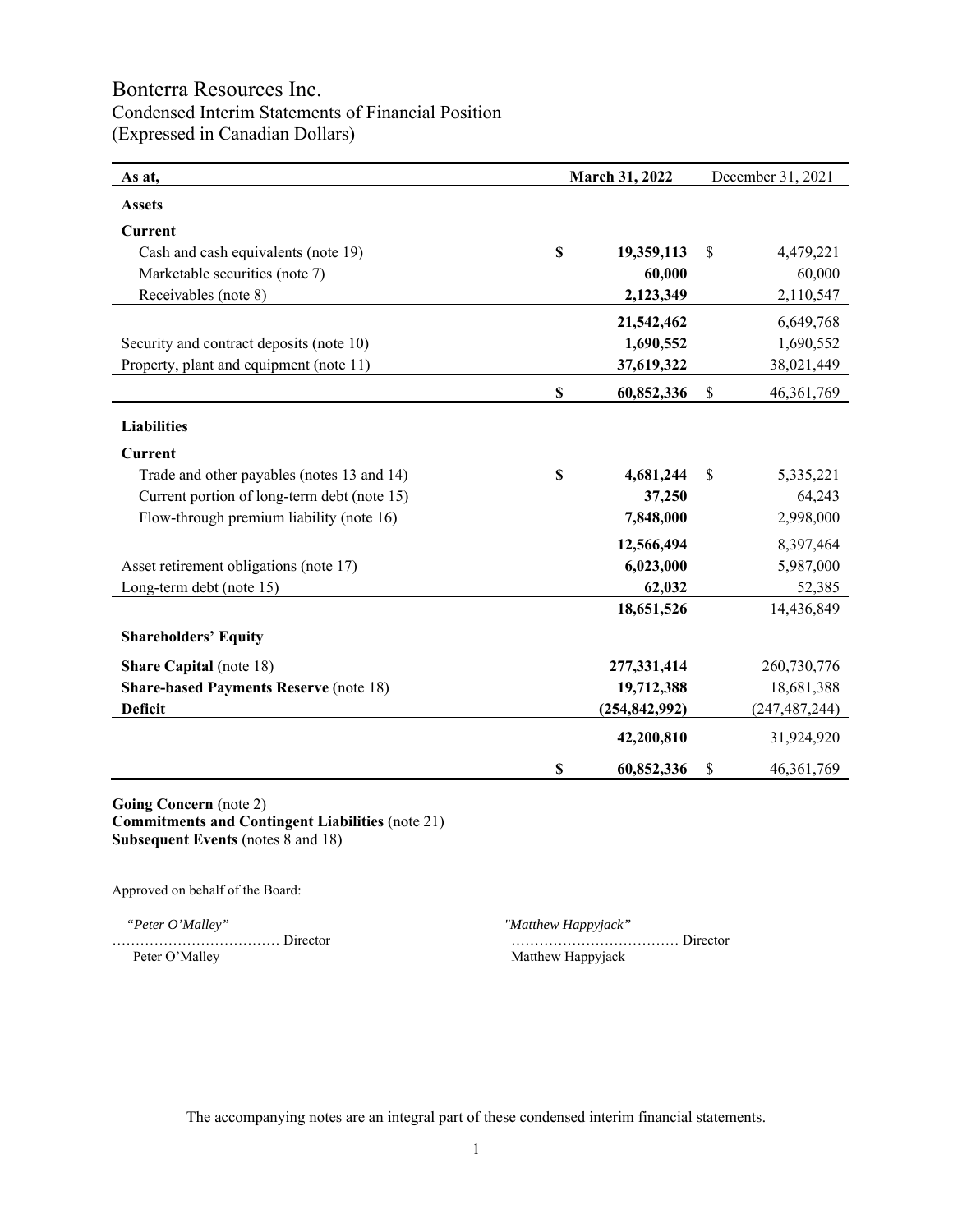## Bonterra Resources Inc. Condensed Interim Statements of Comprehensive Loss (Expressed in Canadian Dollars)

| For the three month period ended March 31,                                          |   | 2022          | 2021              |
|-------------------------------------------------------------------------------------|---|---------------|-------------------|
| <b>Expenses</b>                                                                     |   |               |                   |
| Exploration and evaluation (notes 11 and 12)                                        | S | 5,579,737     | 6,652,928         |
| Mill care and maintenance (note 11)                                                 |   | 1,855,832     | 277,650           |
| Salaries, management and director fees (note 14)                                    |   | 646,838       | 170,277           |
| Office, general and other                                                           |   | 161,860       | 33,125            |
| Professional fees (note 14)                                                         |   | 95,750        | 94,979            |
| Rent                                                                                |   | 11,800        | 20,686            |
| Share-based payments (notes 14 and 18)                                              |   | 1,117,000     | 106,000           |
| Shareholder communications and investor relations                                   |   | 100,937       | 137,566           |
| Transfer agent and filings fees                                                     |   | 25,994        | 51,577            |
| Travel                                                                              |   |               | 5,828             |
| <b>Loss Before Other Items</b>                                                      |   | (9,595,748)   | (7,550,616)       |
| <b>Other Items</b>                                                                  |   |               |                   |
| Recovery of flow-through premium liability (note 16)                                |   | 2,276,000     |                   |
| Net interest income                                                                 |   |               | 7,993             |
| Accretion expense (note 17)                                                         |   | (36,000)      | (36,000)          |
| Net Loss and Comprehensive Loss for the period                                      | S | (7, 355, 748) | \$<br>(7,578,623) |
| <b>Basic and Diluted Loss Per Share</b>                                             | S | (0.06)        | \$<br>(0.08)      |
| Weighted Average Number of Common Shares Outstanding -<br>Basic and Diluted (000's) |   | 114,952       | 90,552            |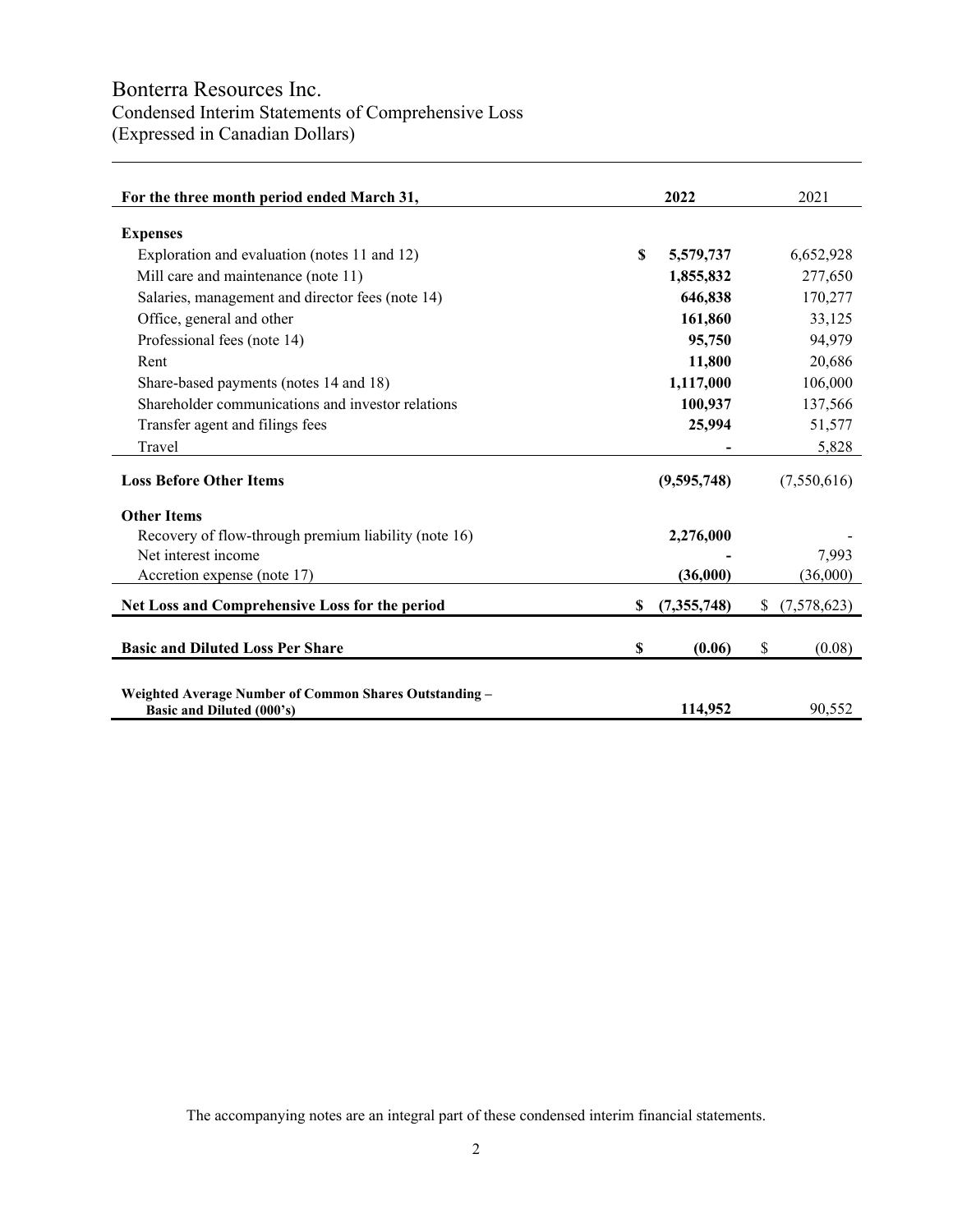## Bonterra Resources Inc. Condensed Interim Statements of Changes in Equity (Expressed in Canadian Dollars)

|                                                   |               | <b>Share Capital</b> |     |                    |    |                 |     |              |
|---------------------------------------------------|---------------|----------------------|-----|--------------------|----|-----------------|-----|--------------|
|                                                   |               |                      |     | <b>Share-based</b> |    |                 |     |              |
|                                                   | Number of     |                      |     | <b>Payments</b>    |    |                 |     |              |
|                                                   | <b>Shares</b> | <b>Share Capital</b> |     | <b>Reserve</b>     |    | <b>Deficit</b>  |     | Total        |
| Balance, December 31, 2020                        | 90,552,000    | 242,523,018          | \$. | 16,820,388         |    | (215,566,920)   |     | 43.776.486   |
| Private placements                                | 20,705,000    | 29,136,750           |     |                    |    |                 |     | 29,136,750   |
| Flow through premium liability                    |               | (9,063,000)          |     |                    |    |                 |     | (9,063,000)  |
| Share issue costs                                 |               | (1,865,992)          |     |                    |    |                 |     | (1,865,992)  |
| Share-based payments                              |               |                      |     | 1,861,000          |    |                 |     | 1,861,000    |
| Net loss and comprehensive loss for the year      |               |                      |     |                    |    | (31,920,324)    |     | (31,920,324) |
| <b>Balance, December 31, 2021</b>                 | 111,257,000   | 260,730,776          | S   | 18,681,388         | S. | (247, 487, 244) | -SS | 31,924,920   |
| <b>Private placements</b>                         | 14,788,500    | 25,020,060           |     |                    |    |                 |     | 25,020,060   |
| Flow through premium liability                    |               | (7,126,000)          |     |                    |    |                 |     | (7,126,000)  |
| <b>Share issue costs</b>                          |               | (1,553,422)          |     |                    |    |                 |     | (1,553,422)  |
| <b>Exercise of options</b>                        | 150,000       | 174,000              |     |                    |    |                 |     | 174,000      |
| <b>Transfer of reserve on exercise of options</b> |               | 86,000               |     | (86,000)           |    |                 |     |              |
| <b>Share-based payments</b>                       |               |                      |     | 1,117,000          |    |                 |     | 1,117,000    |
| Net loss and comprehensive loss for the period    |               |                      |     |                    |    | (7.355.748)     |     | (7,355,748)  |
| Balance, March 31, 2022                           | 126,195,500   | 277,331,414          |     | 19,712,388         |    | (254, 842, 992) |     | 42,200,810   |

| Balance, December 31, 2020                     | 90,552,000               | 242,523,018              | 16.820.388 | (215, 566, 920) | 43,776,486   |
|------------------------------------------------|--------------------------|--------------------------|------------|-----------------|--------------|
| Share-based payments                           | $\overline{\phantom{0}}$ |                          | 106,000    |                 | 106,000      |
| Net loss and comprehensive loss for the period | $\overline{\phantom{0}}$ | $\overline{\phantom{0}}$ |            | (7.578.623)     | (7.578.623)  |
| Balance, March 31, 2021                        | 90,552,000               | 242,523,018              | 16.926.388 | 145.543         | 36, 303, 863 |
|                                                |                          |                          |            |                 |              |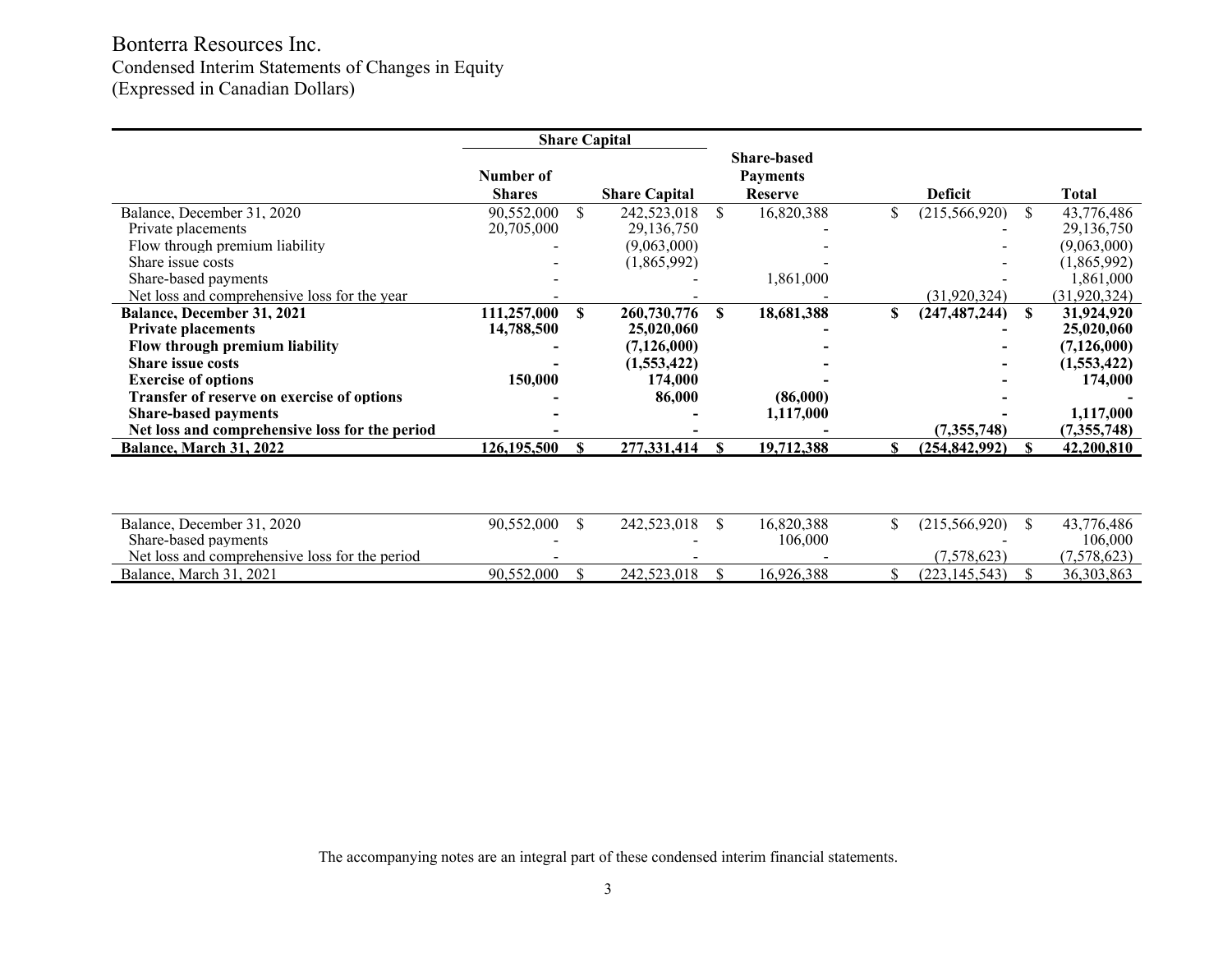## Bonterra Resources Inc.

## Condensed Interim Statements of Cash Flows

(Expressed in Canadian Dollars)

| For the three month period ended,                  | 2022                |                           | 2021        |
|----------------------------------------------------|---------------------|---------------------------|-------------|
| <b>Operating Activities</b>                        |                     |                           |             |
| Net loss for the period                            | \$<br>(7, 355, 748) | $\boldsymbol{\mathsf{S}}$ | (7,578,623) |
| Items not involving cash                           |                     |                           |             |
| Depreciation                                       | 314,000             |                           | 350,000     |
| Share-based payments                               | 1,117,000           |                           | 106,000     |
| Recovery of flow-through premium liability         | (2,276,000)         |                           |             |
| Marketable securities received for services        |                     |                           | (40,000)    |
| Accretion expense                                  | 36,000              |                           | 36,000      |
| Changes in non-cash working capital                |                     |                           |             |
| Receivables                                        | (12, 802)           |                           | (596, 839)  |
| Inventory                                          |                     |                           | 932,104     |
| Security and contract deposits                     |                     |                           | 439,500     |
| Trade and other payables                           | (653, 977)          |                           | (300, 375)  |
| <b>Cash Used in Operating Activities</b>           | (8, 831, 527)       |                           | (6,652,233) |
|                                                    |                     |                           |             |
| <b>Investing Activities</b>                        |                     |                           |             |
| Proceeds on disposal property, plant and equipment | 88,127              |                           |             |
| <b>Cash Provided by Investing Activities</b>       | 88,127              |                           |             |
| <b>Financing Activities</b>                        |                     |                           |             |
| Shares issued for cash                             | 25,020,060          |                           |             |
| Shares issuance costs                              | (1,553,422)         |                           |             |
| Proceeds received on exercise of options           | 174,000             |                           |             |
| Repayment of long-term debt                        | (17, 346)           |                           | (119, 613)  |
| <b>Cash Provided from Financing Activities</b>     | 23,623,292          |                           | (119, 613)  |
| <b>Inflows (outflow) of Cash</b>                   | 14,879,892          |                           | (6,771,846) |
| Cash and cash equivalents, Beginning of Period     | 4,479,221           |                           | 12,440,180  |
| Cash and cash equivalents, End of Period           | \$<br>19,359,113    | $\boldsymbol{\mathsf{S}}$ | 5,668,334   |

Supplemental Disclosure with Respect to Cash Flows (note 19)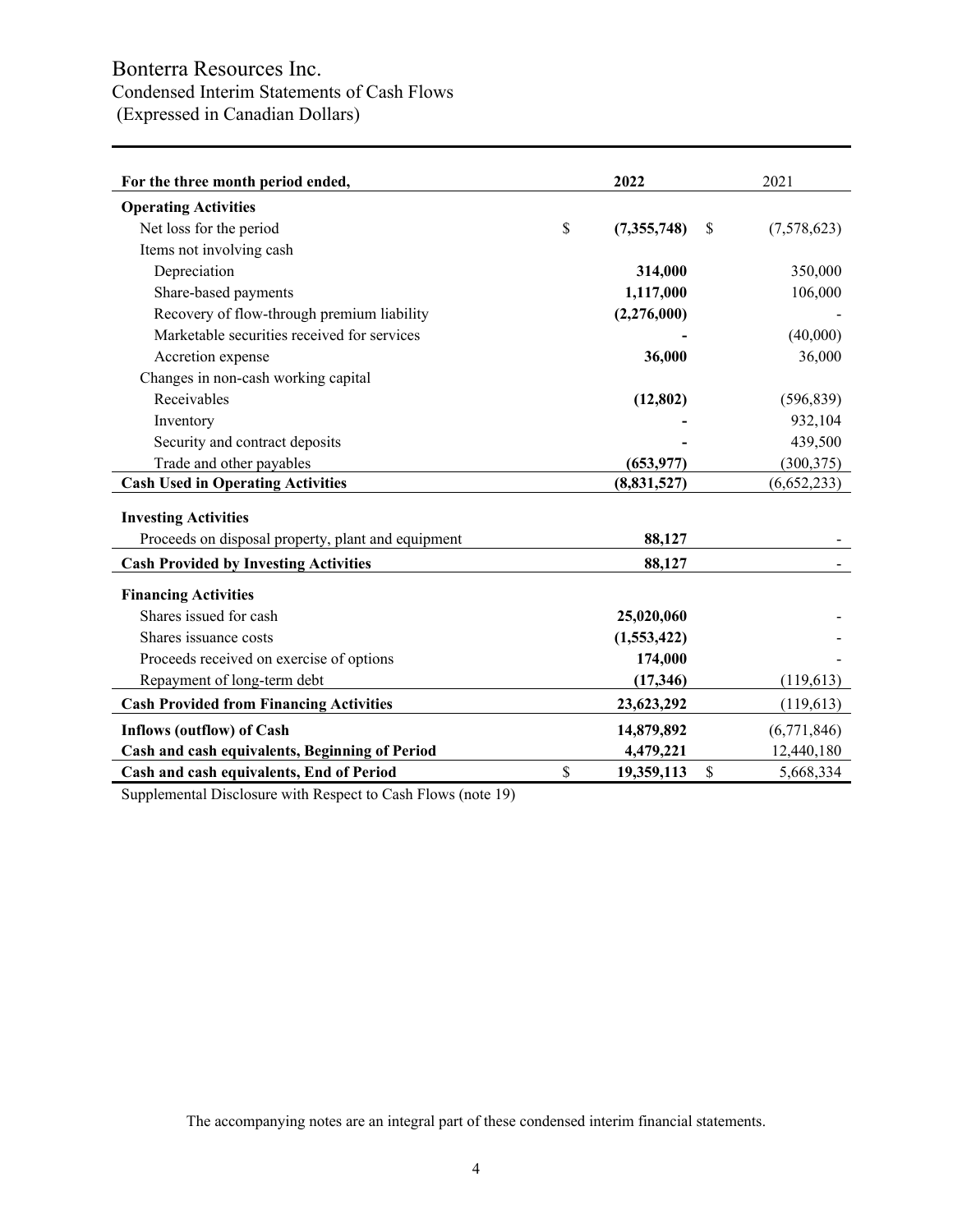#### **1. NATURE OF OPERATIONS AND CONTINUANCE OF OPERATIONS**

Bonterra Resources Inc. (the "Company") is an exploration stage company incorporated on May 1, 2007, under the laws of the province of British Columbia, Canada. Its principal business activity is the acquisition, exploration and evaluation of mineral properties in the province of Québec, Canada. The Company's common shares are traded on the TSX Venture Exchange ("TSX-V") under the symbol "BTR". The Company's shares also trade on the OTC Exchange in the United States under the symbol "BONXF" and on the Frankfurt Stock Exchange under the symbol "9BR2". The Company's head office and principal business address is 2872 Sullivan Rd, Suite 2 Val-d'Or, Quebec, Canada, J9P 0B9.

#### **2. GOING CONCERN**

These financial statements have been prepared on the basis of accounting principles applicable to a going concern, which assumes that the Company will continue in operation for the foreseeable future and will be able to realize its assets and discharge its liabilities in the normal course of operations.

The Company incurred a comprehensive loss of \$7,355,748 for the three month period ended March 31, 2022 (Year ended December 31, 2021 - \$31,920,324) and has an accumulated deficit of \$254,842,992 at March 31, 2022 (December 31, 2021 - \$\$247,487,244). As at March 31, 2022, the Company had working capital of \$8,975,968 (December 31, 2021 - working capital deficiency of \$1,747,696). These factors indicate the existence of a material uncertainty that may cast significant doubt about the Company's ability to continue as a going concern.

The Company's ability to continue its operations and to realize assets at their carrying values is dependent upon the existence of economically recoverable mineral resources, the ability to fund its existing acquisition and exploration commitments on its exploration and evaluation properties when they come due, which would cease to exist if the Company decides to terminate its commitments, and to cover its operating costs. The Company may be able to generate working capital to fund its operations by the sale of its exploration and evaluation properties or raising additional capital through equity markets. However, there is no assurance it will be able to raise funds in the future. These financial statements do not give effect to any adjustments required to realize its assets and discharge its liabilities in other than the normal course of business and at amounts different from those reflected in the accompanying condensed interim financial statements.

On March 11, 2020, the World Health Organization declared "COVID-19" a global pandemic which continues during the year ended December 31, 2021. In order to combat the spread of COVID-19 governments worldwide have enacted emergency measures including travel bans, legally enforced or self-imposed quarantine periods, social distancing and business and organization closures. These measures have caused material disruptions to businesses, governments and other organizations resulting in an economic slowdown and increased volatility in national and global equity and commodity markets. Central banks and governments, including Canadian federal and provincial governments, have reacted with significant monetary and fiscal interventions designed to stabilize economic conditions. The duration and impact of the COVID-19 outbreak is unknown at this time, as is the efficacy of any interventions. It is not possible to reliably estimate the length and severity of these developments and the impact on the financial results and condition of the Company and its operations in future periods. In addition, the Company's business financial condition and results of operations may be further affected by economic and or other consequences from Russia's military action against Ukraine and the sanctions imposed in response to that action in late February 2022. While the Company expects any direct impacts, of the pandemic and the war in the Ukraine, to the business to be limited, the indirect impacts on the economy and on the mining industry and other industries in general could negatively affect the business and may make it more difficult for it to raise equity or debt financing. It is not possible to reliably estimate the length and severity of these developments and the impact on its business, results of operations, financial position and cash flows in the future.

#### **3. BASIS OF PREPARATION**

a) Statement of compliance

The condensed interim financial statements of the Company have been prepared in accordance with International Accounting Standard 34 *Interim Financial Reporting*.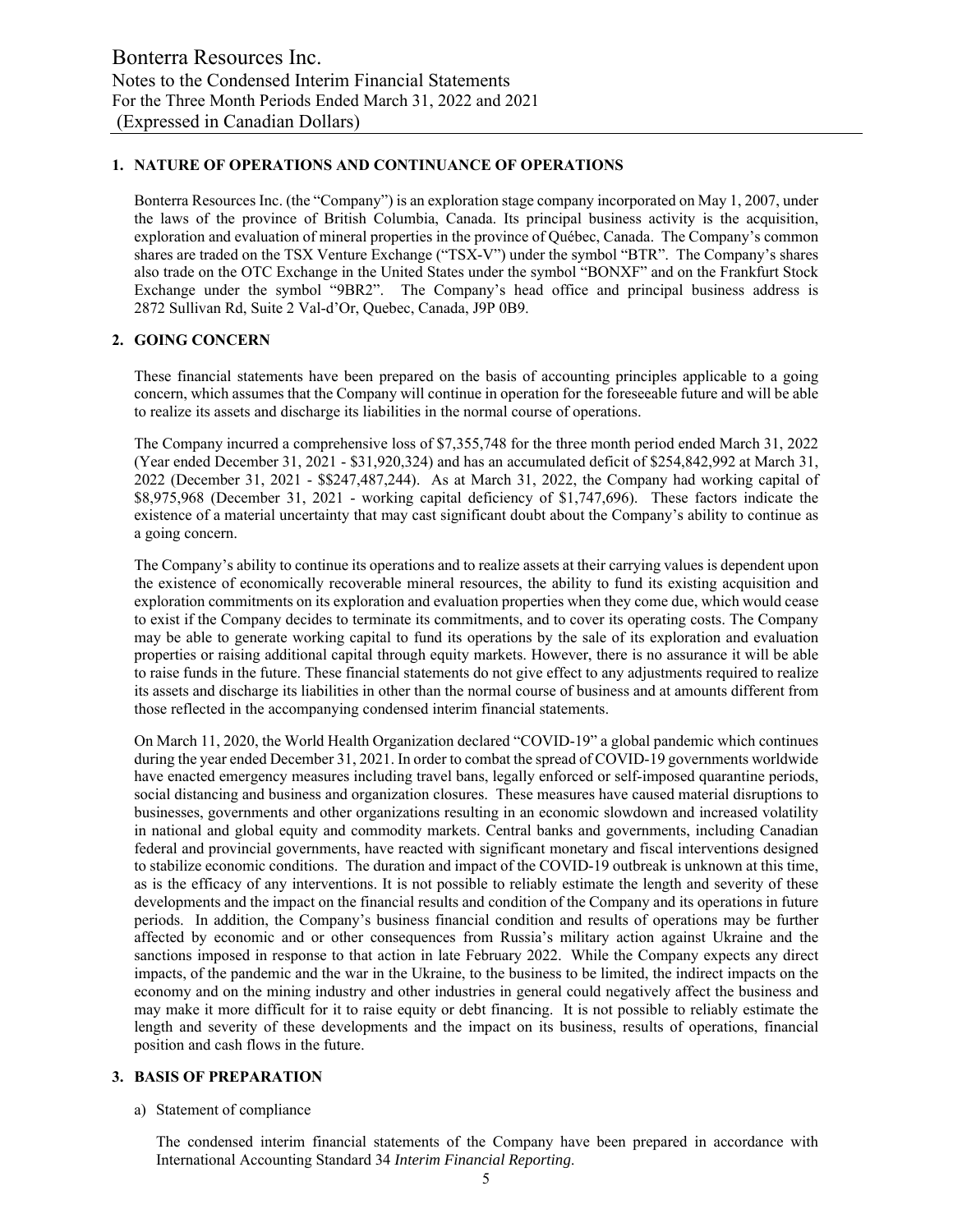#### **3. BASIS OF PREPARATION** (Continued)

a) Statement of compliance (Continued)

These condensed interim financial statements were reviewed by the Audit Committee and approved and authorized for issue by the Board of Directors on May 30, 2022.

The notes herein include only significant transactions and events occurring since the Company's last fiscal year end and are not fully inclusive of all matters required to be disclosed in the annual audited financial statements. Accordingly, these condensed interim financial statements should be read in conjunction with our most recent annual audited financial statements for the year ended December 31, 2021.

#### a) Basis of measurement

These condensed interim financial statements have been prepared under the historical cost basis, except for financial instruments classified as fair value through profit or loss ("FVTPL"). These condensed interim financial statements have been prepared under the accrual basis of accounting, except for cash flow information.

#### **4. FUTURE ACCOUNTING POLICIES AND STANDARDS ADOPTED**

#### **New accounting standard adopted during the period**

IAS 37 – Provisions, Contingent Liabilities, and Contingent Assets ("IAS 37") was amended. The amendments clarify that when assessing if a contract is onerous, the cost of fulfilling the contract includes all costs that relate directly to the contract – ie. a full-cost approach. Such costs include both the incremental costs of the contract (i.e. costs a company would avoid if it did not have the contract) and an allocation of other direct costs incurred on activities required to fulfill the contract – ie. contract management and supervision, or depreciation of equipment used in fulfilling the contract. The amendments are effective for annual periods beginning on January 1, 2022. This amendment did not have a material impact on the Company's interim condensed financial statements

IFRS 3 – Business Combinations ("IFRS 3") was amended. The amendments introduce new exceptions to the recognition and measurement principles in IFRS 3 to ensure that the update in references to the revised conceptual framework does not change which assets and liabilities qualify for recognition in a business combination. An acquirer should apply the definition of a liability in IAS 37 – rather than the definition in the Conceptual Framework – to determine whether a present obligation exists at the acquisition date as a result of past events. For a levy in the scope of IFRIC 21, the acquirer should apply the criteria in IFRIC 21 to determine whether the obligating event that gives rise to a liability to pay the levy has occurred by the acquisition date. In addition, the amendments clarify that the acquirer should not recognize a contingent asset at the acquisition date. The amendments are effective for annual periods beginning on January 1, 2022. This amendment did not have a material impact on the Company's interim condensed financial statements

IAS 16 – Property, Plant and Equipment ("IAS 16") was amended. The amendments introduce new guidance, such that the proceeds from selling items before the related property, plant and equipment is available for its intended use can no longer be deducted from the cost. Instead, such proceeds are to be recognized in profit or loss, together with the costs of producing those items. The amendments are effective for annual periods beginning on January 1, 2022. This amendment did not have a material impact on the Company's interim condensed financial statements

#### **New accounting standards not yet effective and not yet applied**

The following new standards, amendments and interpretations have been issued but are not effective for the fiscal year ended December 31, 2022 and, accordingly, have not been applied in preparing these condensed interim financial statements. The Company has assessed the impact of the application of these standards or amendments on the financial statements of the Company and does not expect them to have a material impact on the financial statements of the Company once adopted.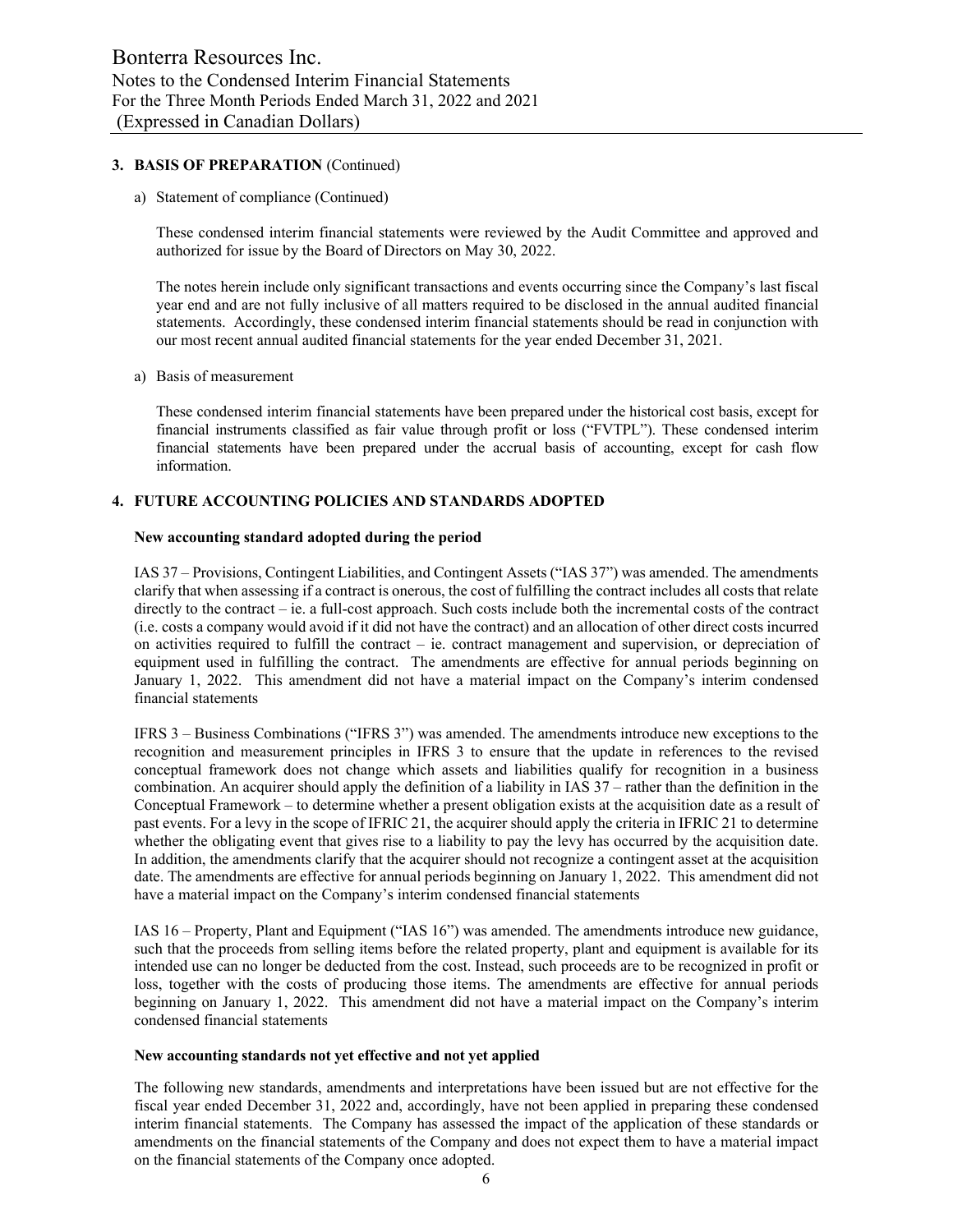#### **4. FUTURE ACCOUNTING POLICIES AND STANDARDS ADOPTED** (Continued)

#### **New accounting standards not yet effective and not yet applied** (Continued)

IAS 1 was amended in January 2020 to provide a more general approach to the classification of liabilities under IAS 1 based on the contractual arrangements in place at the reporting date. The amendments clarify that the classification of liabilities as current or noncurrent is based solely on a company's right to defer settlement at the reporting date. The right needs to be unconditional and must have substance. The amendments also clarify that the transfer of a company's own equity instruments is regarded as settlement of a liability, unless it results from the exercise of a conversion option meeting the definition of an equity instrument. The amendments are effective for annual periods beginning on January 1, 2023.

#### **5. CRITICAL ACCOUNTING ESTIMATES AND JUDGMENTS**

The Company makes estimates and assumptions about the future that affect the reported amounts of assets and liabilities. Estimates and judgments are continually evaluated based on historical experience and other factors, including expectations of future events that are believed to be reasonable under the circumstances. In the future, actual experience may differ from these estimates and assumptions.

The effect of a change in an accounting estimate is recognized prospectively by including it in comprehensive income/loss in the year of the change, if the change affects that year only, or in the year of the change and future years, if the change affects both.

#### *Critical judgments in applying accounting policies*

Information about critical judgments in applying accounting policies that have the most significant risk of causing material adjustment to the carrying amounts of assets and liabilities recognized in the financial statements within the next fiscal year are discussed below.

a) Title to mineral property interests

Although the Company has taken steps to verify title to mineral properties in which it has an interest, these procedures do not guarantee the Company's title. Such properties may be subject to prior agreements or transfers and title may be affected by undetected defects.

b) Income taxes

Significant judgment is required in determining the provision for income taxes. There are many transactions and calculations undertaken during the ordinary course of business for which the ultimate tax determination is uncertain. The Company recognizes liabilities and contingencies for anticipated tax audit issues based on the Company's current understanding of the tax law. For matters where it is probable that an adjustment will be made, the Company records its best estimate of the tax liability including the related interest and penalties in the current tax provision. Management believes they have adequately provided for the probable outcome of these matters; however, the final outcome may result in a materially different outcome than the amount included in the tax liabilities.

In addition, the Company recognizes deferred tax assets relating to tax losses carried forward to the extent that it is probable that taxable profit will be available against which a deductible temporary difference can be utilized. This is deemed to be the case when there are sufficient taxable temporary differences relating to the same taxation authority and the same taxable entity that are expected to reverse in the same year as the expected reversal of the deductible temporary difference, or in years into which a tax loss arising from the deferred tax asset can be carried back or forward. However, utilization of the tax losses also depends on the ability of the taxable entity to satisfy certain tests at the time the losses are recouped.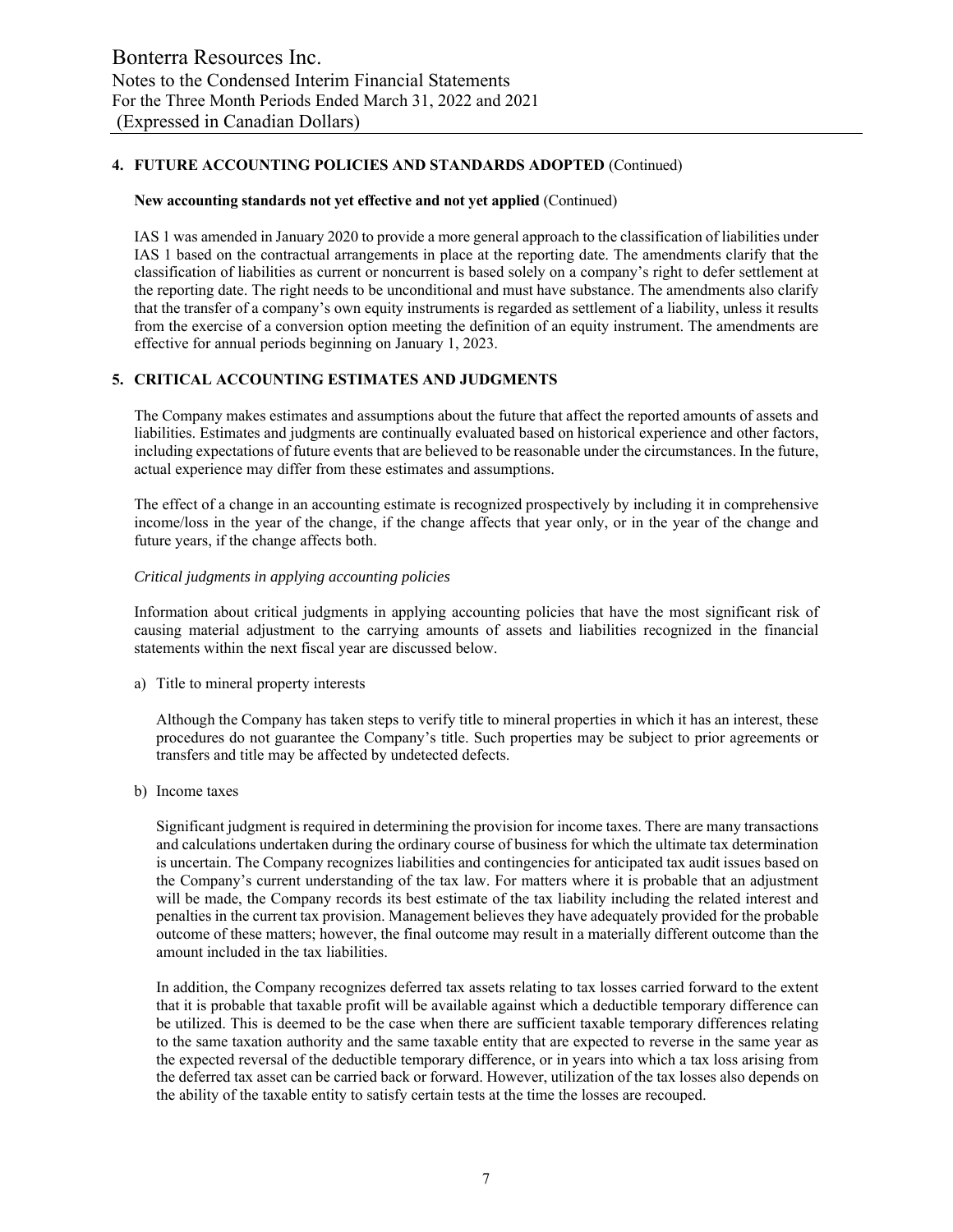#### **5. CRITICAL ACCOUNTING ESTIMATES AND JUDGMENTS** (Continued)

c) Going concern risk assessment

The Company's ability to continue its operations and to realize its assets at their carrying values is dependent upon its ability to fund its existing acquisition and exploration commitments on its exploration and evaluation properties when they come due, which would cease to exist if the Company decides to terminate its commitments, and to cover its operating costs. The Company may be able to generate working capital to fund its operations by the sale of its exploration and evaluation assets or raising additional capital through equity markets. However, there is no assurance it will be able to raise funds in the future. These financial statements do not give effect to any adjustments required to realize its assets and discharge its liabilities in other than the normal course of business and at amounts different from those reflected in the accompanying financial statements.

d) Provisions and contingent liabilities

Judgements are made as to whether a past event has led to a liability that should be recognized in the financial statements or disclosed as a contingent liability. Quantifying any such liability often involves judgments and estimations. These judgments are based on a number of factors including the nature of the claims or dispute, the legal process and potential amount payable, legal advice received from previous experience and the probability of a loss being realized. Several of these factors are a source of estimated uncertainty.

e) Establishing cash-generating units ("CGU")

For the purpose of assessing impairment of its long-term assets, the Company determines the CGU, defined as being the smallest identifiable group of assets that generates cash inflows that are largely independent of the cash inflows from other assets or groups of assets. The determination of the CGU and the classification of the Company's assets to the determined CGU require significant judgement having a potentially significant incidence on the result of the subsequent impairment analysis. The Company periodically reviews the determination of the CGU and the corresponding grouping of the Company's assets, including its assets classified as common assets.

f) Impairment of long-term assets

The evaluation if an impairment test in accordance with IAS 36 needs to be performed on its long-term assets requires judgement in determining whether it is likely that future economic benefits will be achieved at certain mining properties, which may be based on assumptions about future events or circumstances. If, after expenditure is capitalized, information becomes available suggesting that the recovery of the expenditure is unlikely, the amount capitalized is written down in the statement of comprehensive loss in the period when the new information becomes available.

g) Leases

The Company is required to make judgments in determining the lease term. Management considers all facts and circumstances, including economic incentives to exercise an extension option and its asset management strategy. Extension options are only included in the lease term if the lease is reasonably certain to be extended.

#### *Key sources of estimation uncertainty*

The following are key assumptions concerning the future and other key sources of estimation uncertainty that have a significant risk of resulting in material adjustments to the financial statements.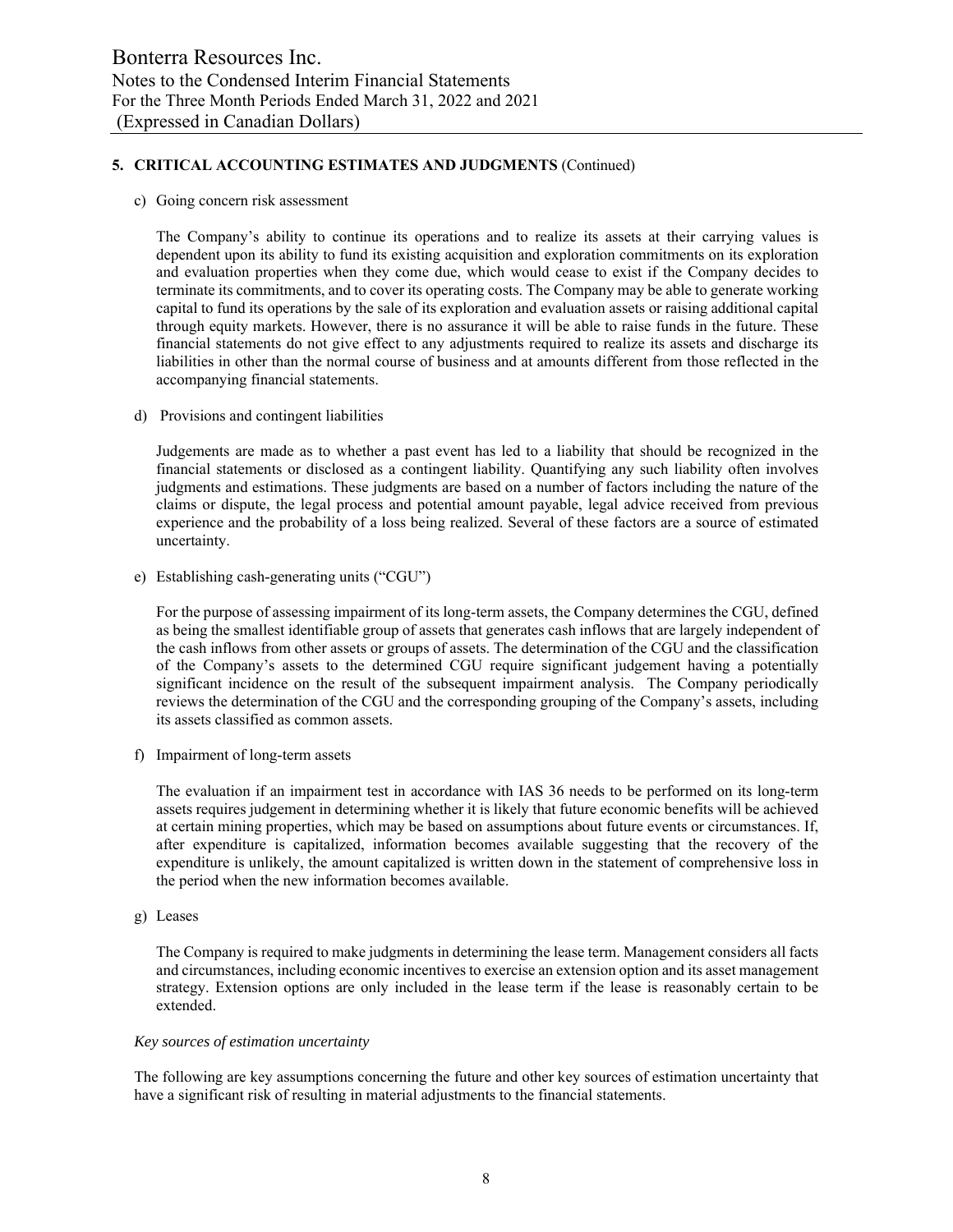#### **5. CRITICAL ACCOUNTING ESTIMATES AND JUDGMENTS** (Continued)

a) Asset retirement obligations

The Company assesses its asset retirement obligations annually. Determining these obligations requires significant estimates and assumptions due to the numerous factors that affect the amount ultimately payable. Such factors include estimates of the scope and cost of restoration activities, legislative amendments, known environmental impacts, the effectiveness of maintenance and restoration measures and changes in the discount rate. This uncertainty may lead to differences between the actual expense and the allowance. At the date of the statement of financial position, asset retirement obligations represent management's best estimate of the charge that will result when the actual obligations are terminated.

b) Valuation of flow-through premium

The determination of the valuation of flow-through premium and warrants in equity units is subject to significant judgment and estimates. The flow-through premium is valued as the estimated premium that investors pay for the flow-through feature, being the portion in excess of the market value of shares without the flow-through feature issued in concurrent private placement financing. In cases where the Company does not know the non-flow-through share value compared to the flow-through shares issued, the market value of shares without the flow-through feature will be determined using the Company' closing quoted bid price.

#### **6. FINANCIAL INSTRUMENTS**

Financial instruments are agreements between two parties that result in promises to pay or receive cash or equity instruments. The Company classifies its financial instruments as follows: cash and marketable securities are classified as FVTPL; receivables and security and contract deposits as amortized cost; and trade and other payables, and long-term debt as amortized cost.

The Company classifies its fair value measurements in accordance with an established hierarchy that prioritizes the inputs in valuation techniques used to measure fair value as follows:

- Level 1 Unadjusted quoted prices in active markets for identical assets or liabilities,
- Level 2 Inputs other than quoted prices that are observable for the asset or liability either directly or indirectly; and
- Level 3 Inputs that are not based on observable market data.

The following table sets forth the Company's financial assets measured at fair value by levels within the fair value hierarchy as at March 31, 2022 and December 31, 2021:

| <b>March 31, 2022</b>                              |        | Level 1              | Level 2 |        | Level 3                  |   | Total                  |
|----------------------------------------------------|--------|----------------------|---------|--------|--------------------------|---|------------------------|
| Cash and cash equivalents<br>Marketable securities | S<br>S | 19,359,113<br>50,000 | S<br>S  | S<br>S | 10,000                   | S | \$19,359,113<br>60,000 |
|                                                    |        |                      |         |        |                          |   |                        |
| December 31, 2021                                  |        | Level 1              | Level 2 |        | Level 3                  |   | Total                  |
|                                                    |        |                      |         |        |                          |   |                        |
| Cash and cash equivalents                          | S      | 4,479,221            | S       | S      | $\overline{\phantom{0}}$ | S | 4,479,221              |
| Marketable securities                              | S      | 50,000               | S       | \$     | 10.000                   | S | 60,000                 |

The Company has exposure to the following risks from its use of financial instruments:

- Credit risk;
- Liquidity risk; and
- Market risk.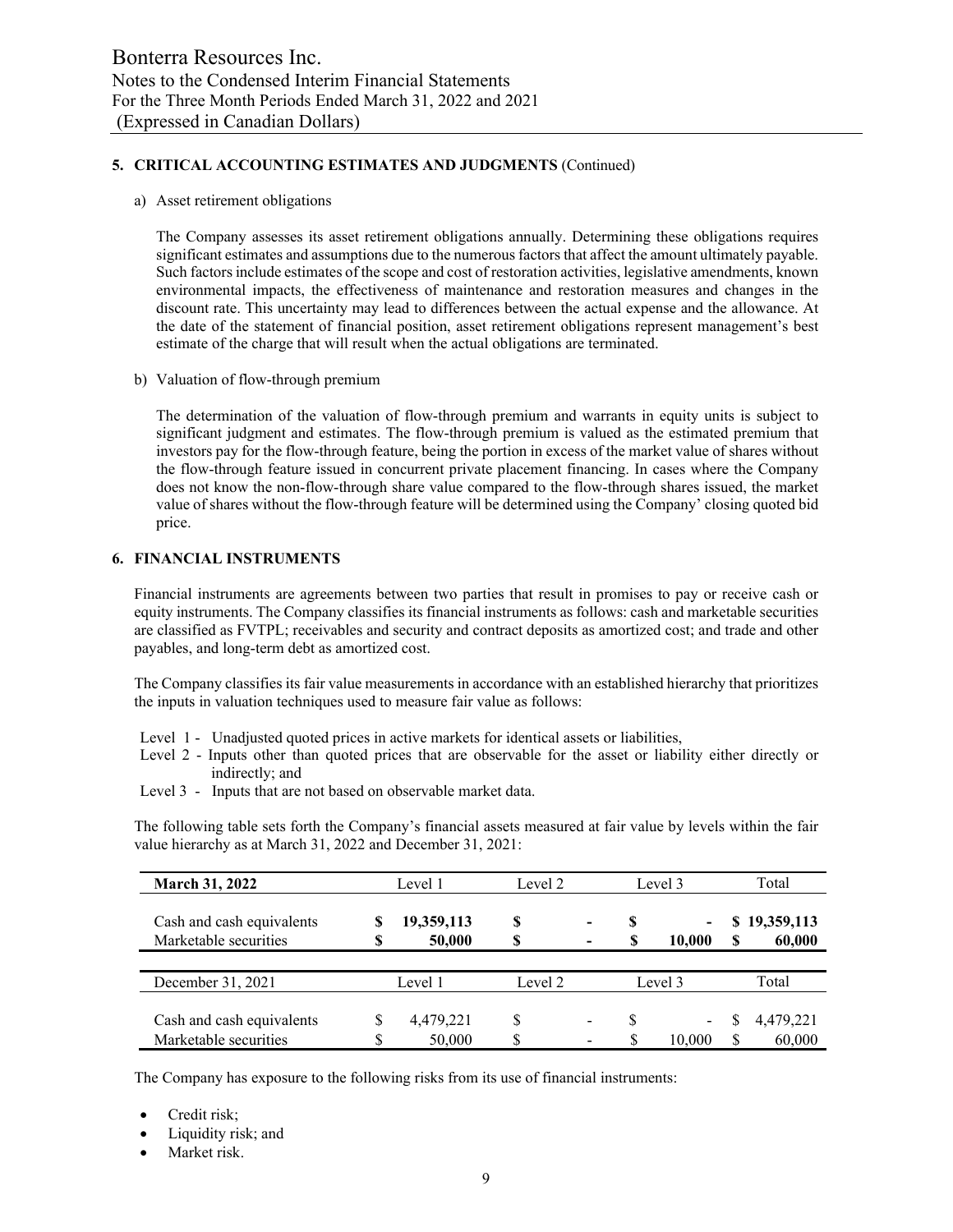#### **6. FINANCIAL INSTRUMENTS** (Continued)

a) Credit risk

Credit risk is the risk that one party to a financial instrument will cause a financial loss for the other party by failing to discharge an obligation. The Company manages credit risk, in respect of cash and cash equivalents, by placing it at major Canadian financial institutions. Included in receivables is \$2,099,574 (December 31, 2021 - \$2,064,861) owing from the Canada Revenue Agency and Revenu Québec. Management of the Company believes it has minimal credit risk.

b) Liquidity risk

Liquidity risk is the risk that the Company will not be able to meet its financial obligations as they fall due. The Company's approach to managing liquidity is to ensure, as far as possible, that it will always have sufficient liquid funds to meet its liabilities when due, under both normal and stressed conditions, without incurring unacceptable losses or risking damage to the Company's reputation. The current financial liabilities of the Company as of March 31, 2022 equal \$12,566,494 (December 31, 2021 - \$8,397,464). The cash and cash equivalents, is sufficient to meet the Company's financial obligations at March 31, 2022.

c) Market risk

Market risk is the risk that changes in market prices, such as foreign exchange rates and interest rates, will affect the Company's income or the value of its holdings of financial instruments. The objective of market risk management is to manage and control market risk exposures within acceptable parameters, while optimizing the return on capital.

- *i) Currency risk* The Company has no funds held in a foreign currency, and as a result, is not exposed to significant currency risk on its financial instruments at period-end.
- *ii) Interest rate risk* Interest rate risk is the risk that future cash flows will fluctuate as a result of changes in market interest rates. Interest earned on cash is at nominal interest rates. Long-term debt bears interest at fixed rates, thus exposing the Company to the risk of changes in fair value arising from interest rate fluctuations.
- *iii) Other price risk* Other price risk is the risk that the fair value or future cash flows of a financial instrument will fluctuate due to changes in market prices, other than those arising from interest rate risk. The Company is exposed to other price risk on its marketable securities and the gold price.
- d) Capital management

The Company's objectives when managing capital are to identify, pursue and complete the exploration and development of mineral properties, to maintain financial strength, to protect its ability to meet its ongoing liabilities, to continue as a going concern, to maintain creditworthiness and to maximize returns for shareholders over the long term. The Company manages the capital structure and makes adjustments to it in light of changes in economic conditions and the risk characteristics of the underlying assets. To maintain or adjust the capital structure, the Company may attempt to issue new shares. Although the Company has been successful at raising funds in the past through the issuance of share capital, it is uncertain whether it will continue this method of financing due to the current difficult market conditions.

The Company considers its capital to be equity, which is comprised of share capital, share based payments reserve and deficit, which as at March 31, 2022 totalled \$42,200,810 (December 31, 2021 – \$31,924,920).

In order to facilitate the management of its capital requirements, the Company prepares expenditure budgets that are updated as necessary depending on various factors, including successful capital deployment and general industry conditions.

The Company is not subject to any capital requirements imposed by a lending institution or regulatory body, other than of the TSX-V which requires adequate working capital or financial resources of the greater of (i) \$50,000 and (ii) an amount required in order to maintain operations and cover general and administrative expenses for a period of 6 months.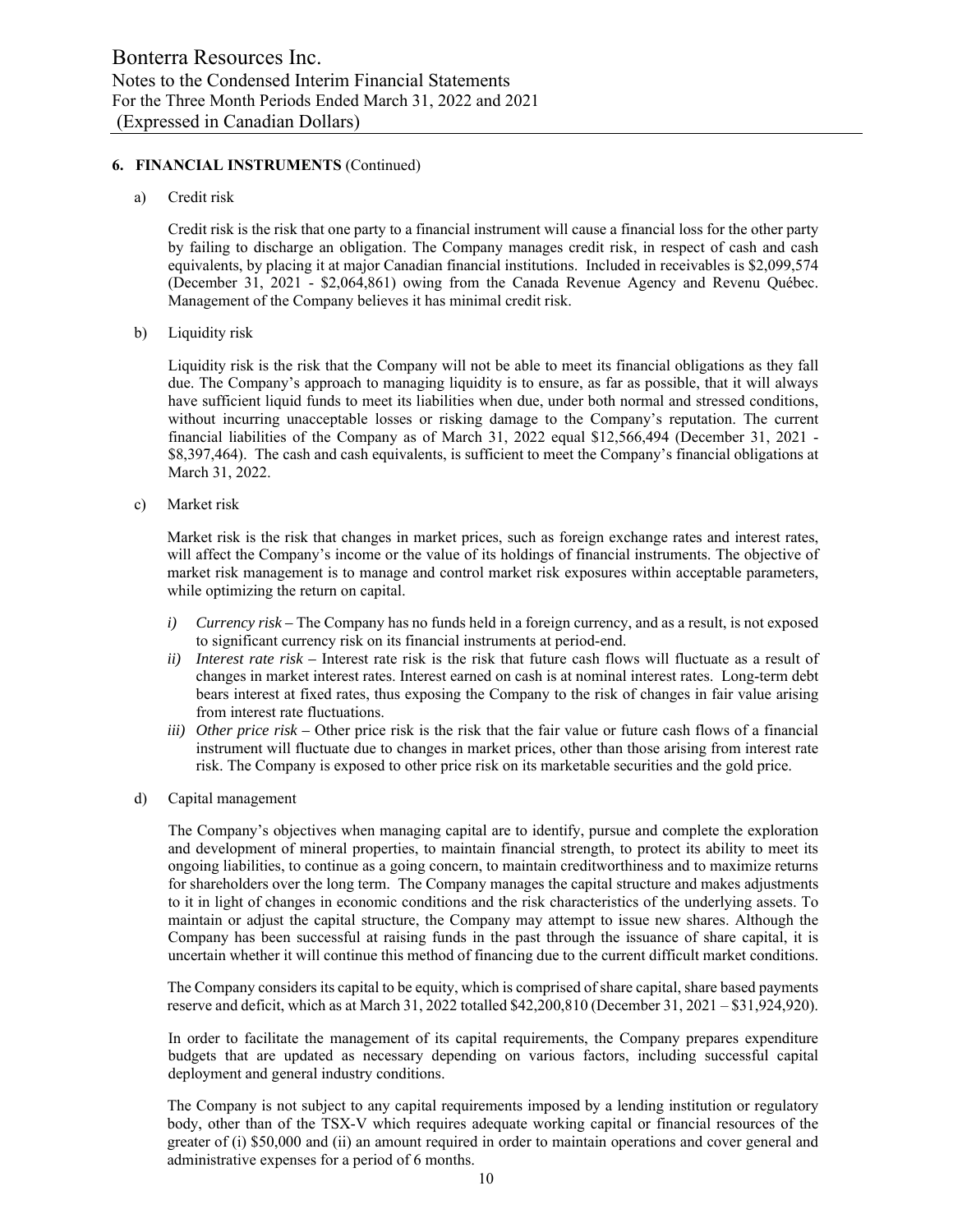#### **6. FINANCIAL INSTRUMENTS** (Continued)

d) Capital management (Continued)

Management reviews the capital structure on a regular basis to ensure that the above objectives are met. There have been no changes to the Company's approach to capital management during the three month period ended March 31, 2022, and year ended December 31, 2021.

#### **7. MARKETABLE SECURITIES**

As at March 31, 2022, marketable securities consisted of shares in publicly-traded or reporting issuer companies with a cost of \$60,000 (December 31, 2021 - \$60,000) and a fair value of \$60,000 (December 31, 2021 - \$60,000).

#### **8. RECEIVABLES**

| As at.               | <b>March 31, 2022</b> | December 31, 2021 |
|----------------------|-----------------------|-------------------|
| Sales tax receivable | 2,099,574             | 2,064,861         |
| Other receivables    | 23,775                | 45,686            |
| Total receivables    | 2,123,349             | 2.110.547         |

Below is an aged analysis of the Company's other receivables:

| As at.                         | <b>March 31, 2022</b> | December 31, 2021 |
|--------------------------------|-----------------------|-------------------|
| $1 - 90$ days                  | 23.775                | 45,686            |
| <b>Total other receivables</b> | 23,775                | 45.686            |

At March 31, 2022 and December 31, 2021, the Company anticipates full recovery of these receivables and therefore no allowance has been recorded against these receivables. The credit risk on the receivables has been further discussed in note 6(a). The Company holds no collateral for any receivable amounts outstanding as at March 31, 2022 and December 31 2021. Subsequent to March 31, 2022, the Company has received \$381,000 of the sales tax receivable and all of the other receivables outstanding as at March 31, 2022.

#### **9. INVENTORY**

| As at,                         | <b>March 31, 2022</b><br>2021<br>December 31. |
|--------------------------------|-----------------------------------------------|
| Gold and silver finished goods | $\sim$                                        |
| Total                          |                                               |

During the three month period ended March 31, 2021, precious metal inventory previously held as at December 31, 2020, was sold for proceeds of \$932,104.

#### **10. SECURITY AND CONTRACT DEPOSITS**

As at March 31, 2022, the Company had \$1,690,552 (December 31, 2021 - \$1,690,552) in deposits with the Government of Quebec for the settlement of asset retirement obligations and security deposits, comprised of \$144,600 (December 31, 2021 - \$144,600) in deposits with Hydro Quebec and \$1,545,952 (December 31, 2021 - \$1,545,952) to a third party insurance provider to cover the Company's bonds with the Government of Quebec. During the year ended December 31, 2020, the Company engaged an insurance provider to cover the Company's bonds with the Government of Quebec. Under this arrangement, the Company was required to put 40% of the bonds value up as collateral to the insurance provider being \$1,758,000. In return, the Company received the deposits with the Government of Quebec of \$4,395,001. During the year ended December 31, 2021, the insurance provider agreed to reduce the collateral required from 40% of the bonds value to 30%. As a result, \$439,500 was received by the Company. During the year ended December 31, 2021, the Company's closure plan related to its Barry project was reviewed and approved and as a result, the Company is required to increase its bonding requirements as follows: \$758,173 by September 2021 (completed during the year ended December 31, 2021 through a third party insurance provider using 30% collateral), \$379,085 by September 2022 and \$379,085 by September 2023.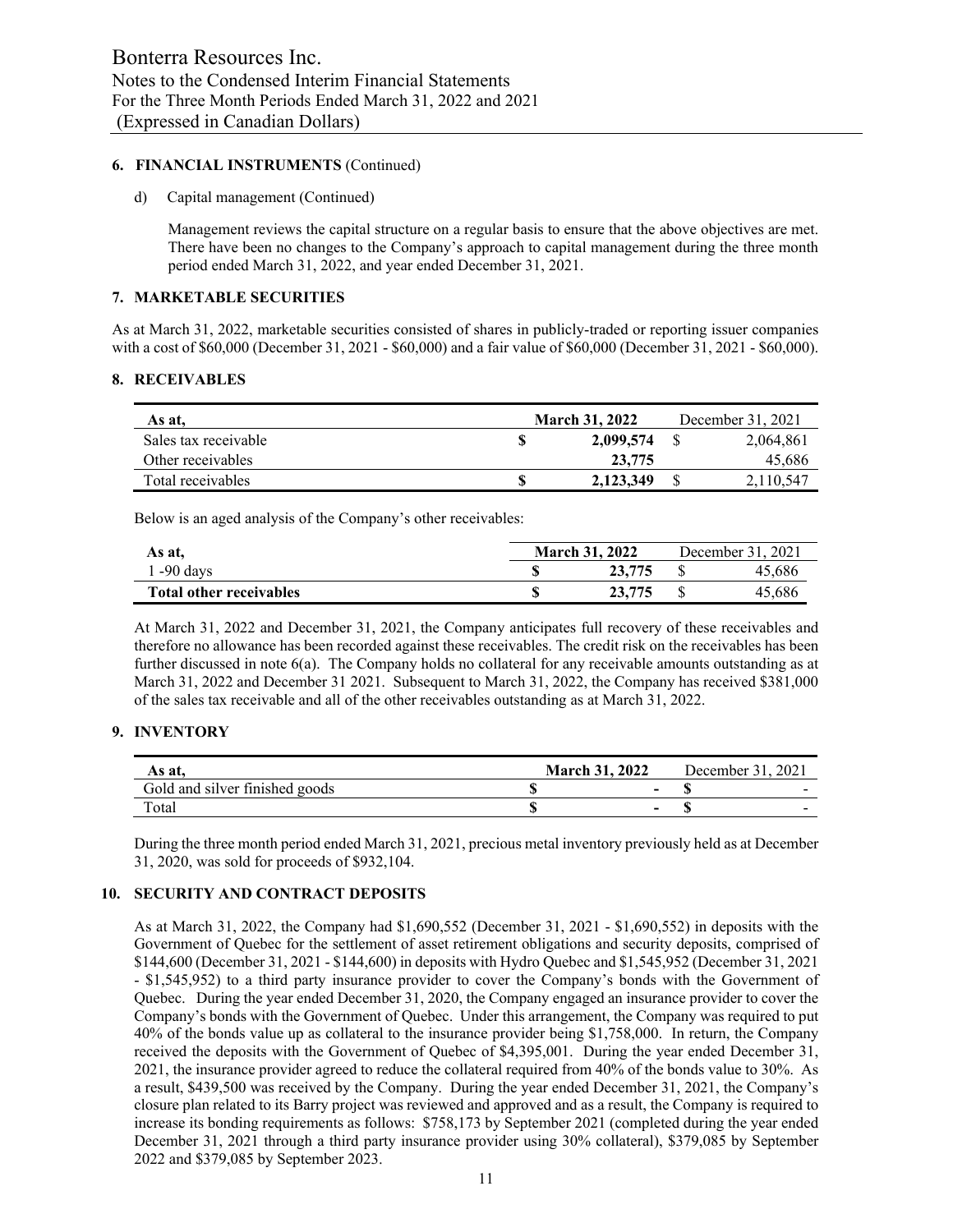#### **11. PROPERTY, PLANT AND EQUIPMENT**

|                                   | <b>Mill infrastructure</b><br>and related |            | Underground<br>infrastructure and |                   |    | <b>Exploration</b><br>and related |    |              |
|-----------------------------------|-------------------------------------------|------------|-----------------------------------|-------------------|----|-----------------------------------|----|--------------|
| Cost                              |                                           | equipment  |                                   | related equipment |    | equipment                         |    | <b>Total</b> |
| Balance, December 31, 2020        | \$                                        | 11,863,770 | \$                                | 22,195,400        | \$ | 9,075,652                         | \$ | 43,134,822   |
| Additions                         |                                           |            |                                   |                   |    | 93,127                            |    | 93,127       |
| Disposals                         |                                           |            |                                   |                   |    | (46,000)                          |    | (46,000)     |
| Balance, December 31, 2021        | \$                                        | 11,863,770 | S                                 | 22,195,400        | S  | 9,122,779                         | S  | 43,181,949   |
| <b>Disposals</b>                  |                                           |            |                                   |                   |    | (93, 127)                         |    | (93, 127)    |
| Balance, March 31, 2022           | \$                                        | 11,863,770 | S                                 | 22,195,400        | S  | 9,029,652                         | S  | 43,088,822   |
| Depreciation                      |                                           |            |                                   |                   |    |                                   |    |              |
| Balance, December 31, 2020        | \$                                        | 528,600    | \$                                | 1,291,300         | \$ | 1,943,600                         | \$ | 3,763,500    |
| Depreciation                      |                                           | 200,000    |                                   | 489,000           |    | 714,000                           |    | 1,403,000    |
| Disposals                         |                                           |            |                                   |                   |    | (6,000)                           |    | (6,000)      |
| Balance, December 31, 2021        | \$                                        | 728,600    | S                                 | 1,780,300         | S  | 2,651,600                         | S  | 5,160,500    |
| Depreciation                      |                                           | 45,000     |                                   | 110,000           |    | 159,000                           |    | 314,000      |
| <b>Disposals</b>                  |                                           |            |                                   |                   |    | (5,000)                           |    | (5,000)      |
| Balance, March 31, 2022           | \$                                        | 773,600    | S                                 | 1,890,300         | S  | 2,805,600                         | S  | 5,469,500    |
| Net book value, December 31, 2021 | \$                                        | 11,135,170 | \$                                | 20,415,100        | \$ | 6,471,179                         | \$ | 38,021,449   |
| Net book value, March 31, 2022    | \$                                        | 11,090,170 | \$                                | 20,305,100        | S  | 6,224,052                         | \$ | 37,619,322   |

Depreciation for the three month period ended March 31, 2021 is reflected as \$159,000 (2021 - \$300,000) recorded in exploration and evaluation expenditures and as \$155,000 (2021 - \$50,000) recorded in mill care and maintenance costs.

#### **12. EXPLORATION AND EVALUATION PROPERTIES**

- a) Gladiator Property
	- *(i) Coliseum Property*

During the year ended May 31, 2010, the Company acquired a 100% interest in claim blocks in Québec near the Windfall Lake gold project. The property is subject to a 2% net smelter returns royalty ("NSR") of which 0.5% can be purchased by the Company for \$1,000,000.

*(ii) West Arena Property* 

The Company entered into an option agreement on September 15, 2010, and as amended on February 8, 2011 and March 19, 2012, to acquire a 100% interest in additional mineral claims adjacent to the Coliseum property in Québec.

The agreement is subject to a 2% NSR of which 1% can be purchased for \$500,000.

On November 7, 2013, the Company sold an additional 1% NSR.

*(iii) East Arena Property* 

On December 30, 2010, the Company closed a property purchase agreement entered into on December 10, 2010 to acquire a 100% interest in mineral claims east of the Urban-Barry Township in Québec. The agreement is subject to a 2% NSR of which 1% may be purchased for \$1,000,000.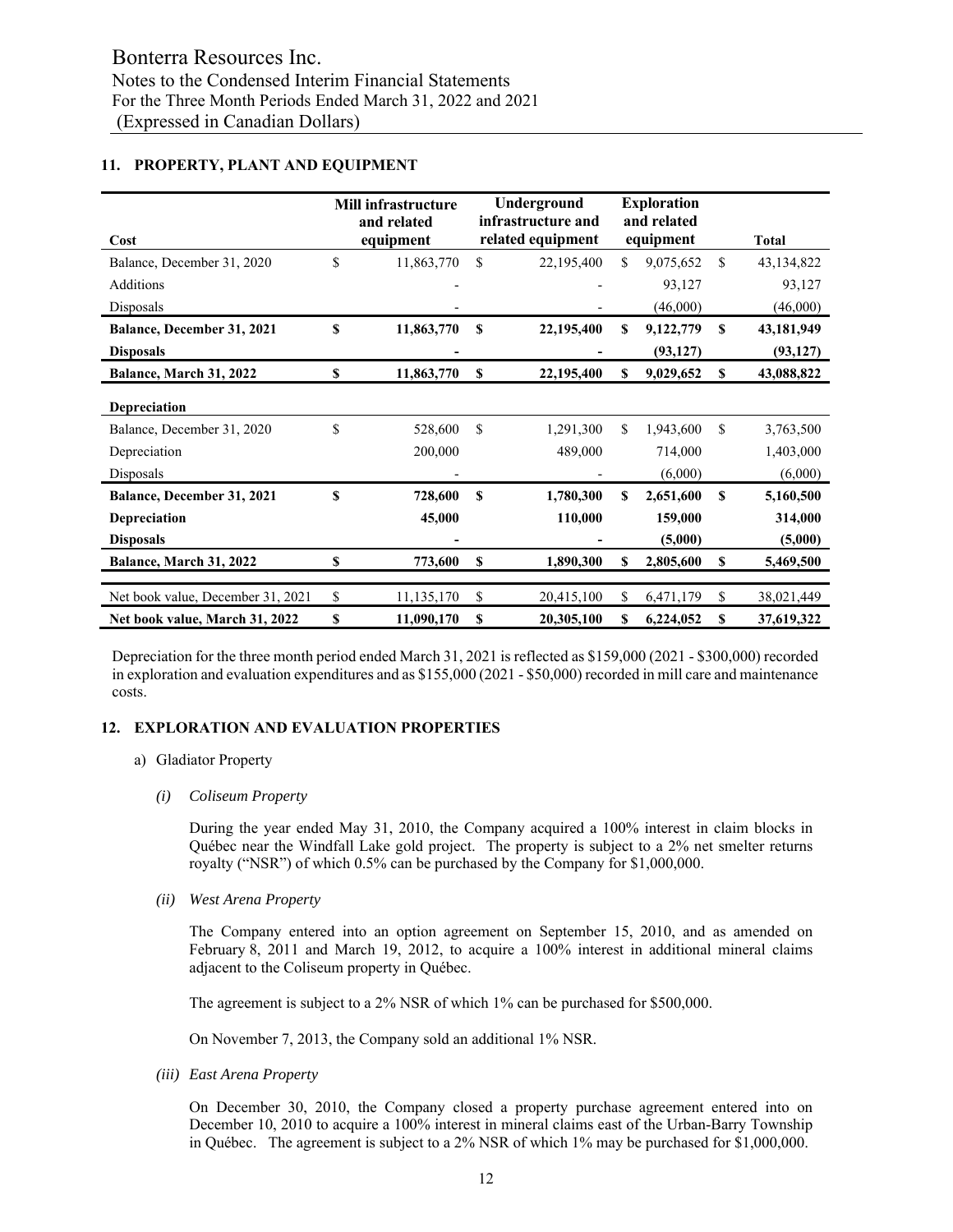- a) Gladiator Property (Continued)
	- *(iv) St-Cyr Property*

On February 23, 2016, the Company entered into an agreement to acquire a 100% interest in the St-Cyr property, located in Québec. The vendor retains a 2% NSR, of which 1% can be purchased by the Company for \$1,000,000.

*(v) West Lacroix Lake Property* 

On February 23, 2016, the Company entered into an agreement to acquire a 100% interest in the West Lacroix Lake property, located in Québec. The vendor retains a 2% NSR, of which 1% can be purchased by the Company for \$1,000,000.

*(vi) Lac Barry Property* 

On March 10, 2016, and as amended March 30, 2017, the Company entered into an option agreement with Golden Valley Mines Ltd. ("Golden Valley") (acquired by Gold Royalty Corp. in November 2021) to acquire an 85% interest in Golden Valley's Lac Barry property, located in Québec.

Golden Valley retains a 15% interest in the property and a 3% NSR, of which 1% can be purchased by the Company for \$1,000,000.

*(vii) Macho South Property* 

On March 11, 2016, the Company entered into an agreement to acquire a 100% interest in the Macho South property, located in Québec. The vendor retains a 2% NSR, of which 1% can be purchased by the Company for \$1,000,000.

*(viii) Barry Property* 

On March 11, 2016, the Company entered into an agreement to acquire a 100% interest in the Barry property, located in Québec. The vendor retains a 2% NSR, of which 1% can be purchased by the Company for \$1,000,000.

*(ix) Bailly Property* 

On March 11, 2016, the Company entered into an agreement to acquire a 100% interest in the Bailly property, located in Québec. The vendor retains a 2% NSR, of which 1% can be purchased by the Company for \$1,000,000.

*(x) Thubière Property* 

On March 10, 2017, the Company entered into an agreement to acquire a 100% interest in the Thubière property, located in Québec.

*(xi) Lac Mista Property* 

On March 14, 2017, the Company entered into an agreement to acquire a 100% interest in the Lac Mista property, located in Québec. The vendors retain a 2% gross overriding royalty reserve on the property, of which 1% may be repurchased by the Company for \$1,000,000.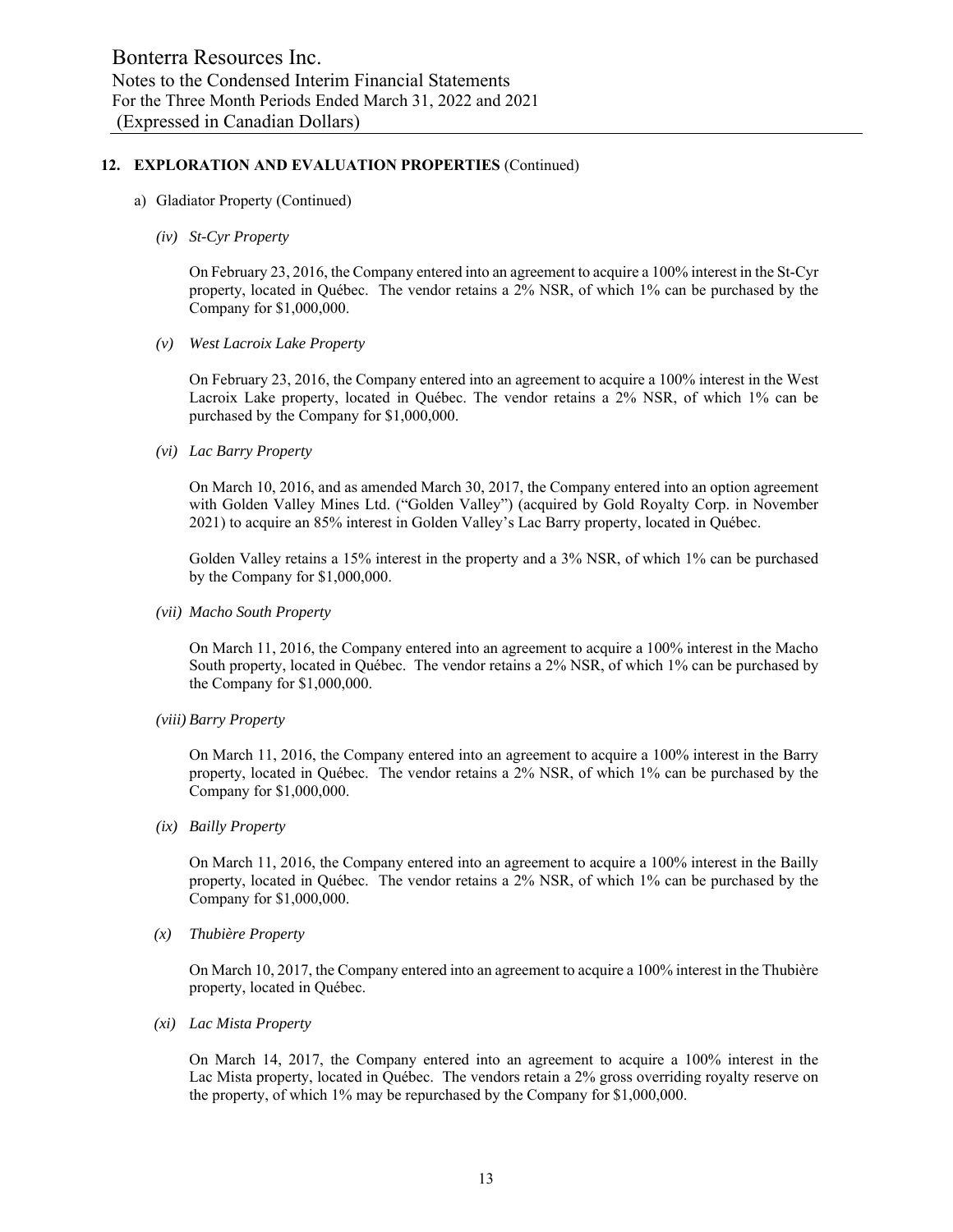#### a) Gladiator Property (Continued)

#### *(xii) Duke Property*

On July 6, 2018, the Company entered into an agreement with Beaufield Resources Inc., which subsequently amalgamated with Osisko Mining Inc. ("Osisko"), to acquire a 70% interest in the Duke property, located in Québec. In consideration, the Company made the payments as follows:

- Cash payment of \$250,000 (paid) and issue 400,000 common shares of the Company (issued on July 12, 2018 and valued at \$1,600,000) upon acceptance by the TSX-V;
- An additional \$250,000 on or before July 6, 2019 (paid); and
- An additional \$250,000 on or before July 6, 2020 (paid).

The Company also completed work commitments totalling at least \$4,500,000, as follows:

- i. a minimum of \$1,500,000 on or before the first anniversary of this Agreement (completed);
- ii. a further \$1,500,000 on or before the second anniversary of this Agreement (completed); and
- iii. a further \$1,500,000 on or before the third anniversary of this Agreement (completed).

The Duke Property is subject to an underlying 2.3% NSR, of which 1% can be purchased for \$1,000,000.

During the year ended December 31, 2021, the Company completed the earn in and Osisko and the Company (each a "Party") formed a joint venture (the "JV") in which Bonterra was deemed to have contributed \$7,000,000 and Osisko \$3,000,000 respectively, to represent a 70/30 % working interest (the "Working Interest"). Pursuant to the JV, if the Working Interest of any Party is reduced to at or below a 5% Working Interest, the JV will terminate and a termination payment is owed to the party below 5% by either (i) a cash payment of the sum of \$1,500,000; or (ii) such number of shares in the capital of the other Party that is equal in value to \$1,500,000, based upon the current market price on the termination date.

#### *(xiii) Panache Property*

On March 25, 2019, the Company entered into an option agreement to acquire a right to a new property called Panache, consisting of one mining claim covering an area of 56 ha, located 20 km north of the Barry property. The Company acquired the property by making a cash payment of \$25,000 (paid on March 28, 2019) and issued 10,000 common shares (issued on March 28, 2019 and valued at \$19,500) on closing, to the arm's length vendors and an additional cash payment of \$50,000 (paid on March 19, 2020) and 15,000 common shares (issued on March 19, 2020 and valued at \$11,400) before the oneyear anniversary of the agreement.

*(xiv) Lapointe Property* 

On March 9, 2020, the Company entered into a purchase agreement and acquired a new property called the Lapointe property consisting of nine new claims covering an area of 508 ha, contiguous with the Company's Urban-Barry properties located approximately 10 km southwest of the Barry gold deposit. To acquire the property, the Company made a cash payment of \$10,000.

#### b) Barry Property

#### *(i) Barry*

The Company holds a 100% interest in mining lease and titles of the Barry gold deposit. It is subject to a 3% NSR.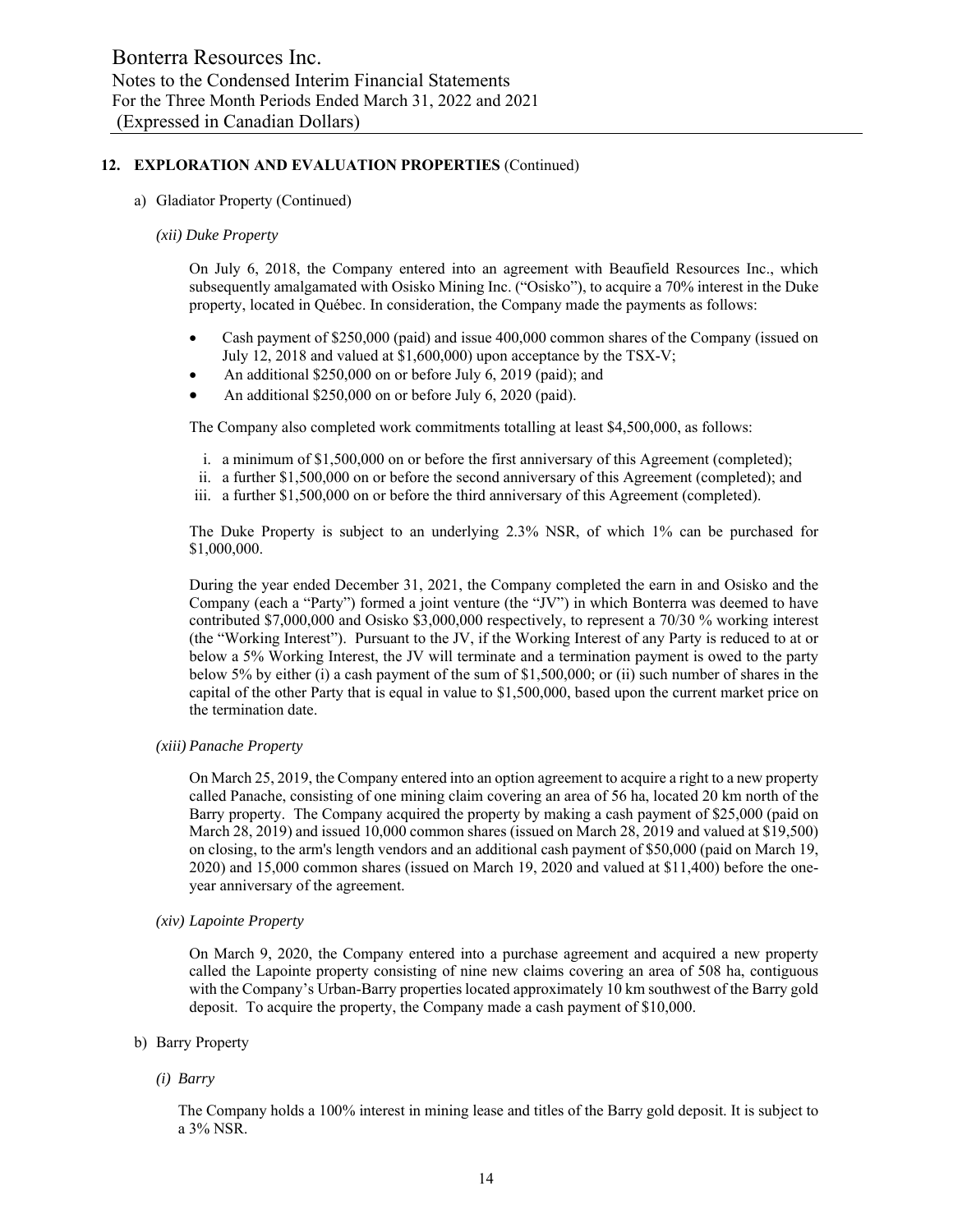#### b) Barry Property (Continued)

*(ii) Barry United* 

The Company holds a 100% interest in mining titles located near the Barry gold deposit. It is subject to NSRs of 1% to 4%.

*(iii) Barry Extension* 

The Company holds a 100% interest in mining titles located near the Barry gold deposit. It is subject to a 2% NSR, half of which may be repurchased by the Company for \$1,000,000, and the other half at conditions to be agreed upon by the parties*.* 

*(iv) Barry Souart* 

The Company holds a 100% interest in mining titles located near the Barry gold deposit. It is subject to a 2% NSR, half of which may be repurchased by the Company for \$500,000, payable in cash or by the issuance of shares at the option of the seller.

- c) Bachelor Camp Property
	- *(i) Moroy*

The Company holds a 100% interest in mining titles located near the Bachelor Mill. The whole area is subject to a 1.25% NSR. In addition, certain mining titles are subject to an additional 2% NSR, half of which may be repurchased for \$1,000,000.

*(ii) Nelligan* 

The Company holds a 70% interest in mining titles located near the Bachelor Mill. It is subject to a 2% NSR, half of which may be repurchased for \$1,000,000.

*(iii) Coniagas* 

The Company holds a 100% interest in a mining lease located near the Bachelor Mill.

*(iv) Waswanipi* 

During the year ended December 31, 2020, the Company staked 231 claims north and west of the Bachelor Mill.

- d) Other Properties
	- *(i) Wahnapitei*

The Company holds a 90% interest in a property comprised of mining leases and concessions located in Sudbury, Ontario. The remaining 10% can be purchased for \$1,000,000.

#### **NSR's related to exploration properties on the Barry and Bachelor Camp properties:**

On September 29, 2017, Metanor Resources Inc. ("Metanor"), a predecessor Company entered into an amending agreement with Sandstorm Gold Royalties, effectively reducing the then existing gold stream on the Bachelor mine (which required Metanor to sell 20% of its gold production at the fixed price of US \$500 per ounce) and replacing it with a 3.9% NSR on all minerals produced from the Bachelor and Barry properties (including the surrounding exploration properties held by Metanor at September 29, 2017). 2.1% of the NSR can be repurchased upon payment of US \$2M for each property, thereby reducing the NSR to 1.8%.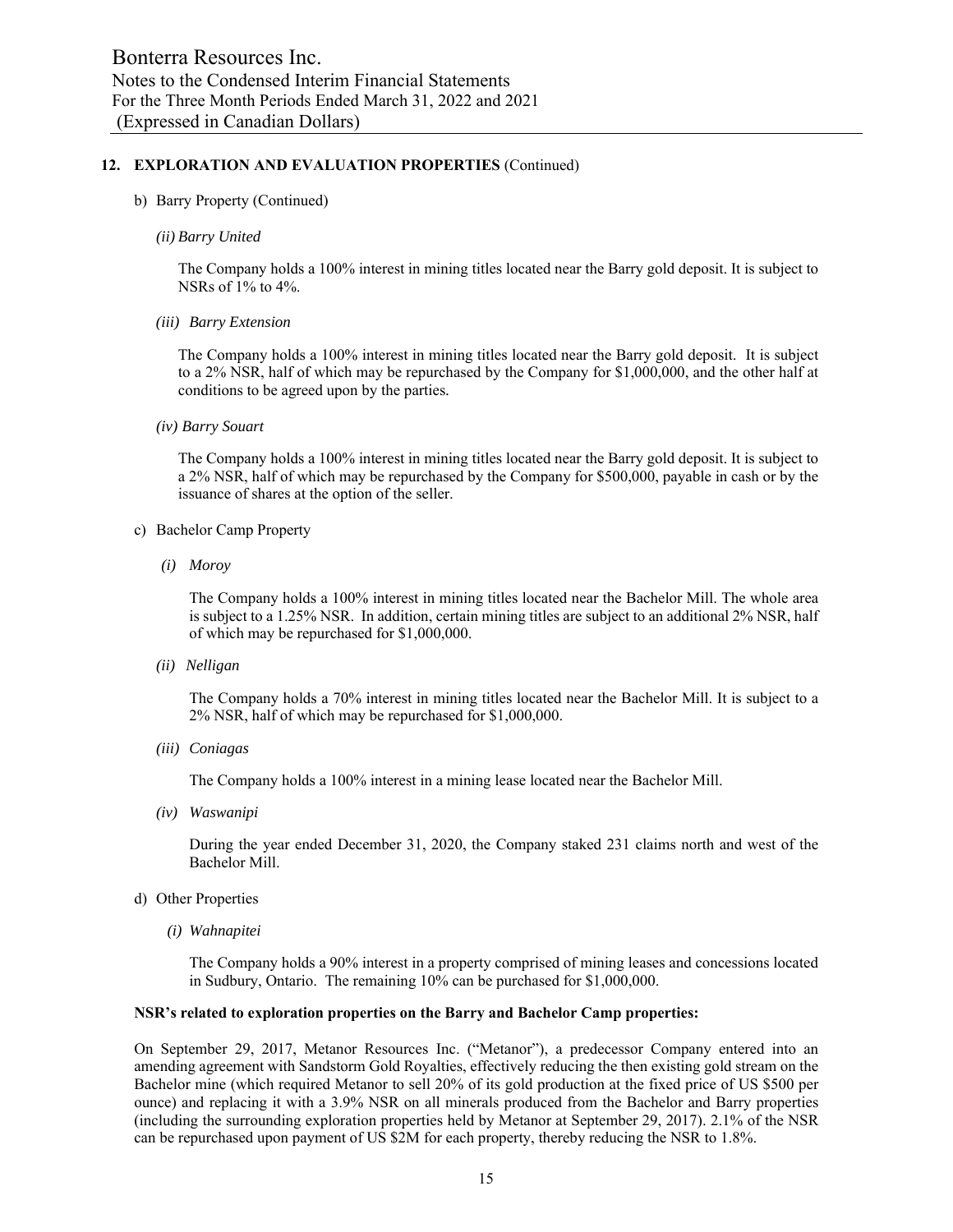#### **Exploration and evaluation expenditures:**

A summary of exploration and evaluation expenditures for the three month periods ended March 31, 2022 and 2021 is as follows:

| <b>March 31, 2022</b>                         | <b>Quebec Properties</b> |                          | <b>Total</b> |           |
|-----------------------------------------------|--------------------------|--------------------------|--------------|-----------|
| Acquisition costs                             | S                        | $\overline{\phantom{a}}$ | -8           |           |
| Net exploration costs                         |                          | 5,579,737                |              | 5,579,737 |
| Total exploration and evaluation expenditures | 5,579,737<br>S           |                          |              | 5,579,737 |
|                                               |                          |                          |              |           |
| <b>March 31, 2021</b>                         |                          | <b>Quebec Properties</b> |              | Total     |
| Acquisition costs                             | \$                       | $\overline{\phantom{a}}$ | -S           |           |
| Net exploration costs                         |                          | 6,652,928                |              | 6,652,928 |
| Total exploration and evaluation expenditures | \$                       | 6,652,928                | S            | 6,652,928 |

Included in exploration and evaluation expenditures for the three month period ended March 31, 2022 is depreciation of \$159,000 (2021 - \$300 ,000). The Company has applied for mining tax credits for exploration work done between 2019 to 2021. In the event that the Company receives any additional mining tax credits it has claimed, these amounts will likely increase the amount the Company's flow-through expenditure requirements.

Included in exploration and evaluation expenditures for the three month period ended March 31, 2022 is a reduction to exploration and evaluation expenditures from the NRV of precious metals produced or sold from the Company's bulk sample of \$Nil (2020 - \$1,071,164) (Year ended December 31, 2021 - \$1,115,994) from the production of Nil (2021 – 451.01) (Year ended December 31, 2021 – 472.44) ounces of gold and Nil (2021  $-65.66$ ) (Year ended December 31, 2021 – 65.66) ounces of silver.

#### **13. TRADE AND OTHER PAYABLES**

Trade and other payables of the Company are principally comprised of amounts outstanding for trade purchases relating to exploration activities and amounts payable for operating and financing activities. The usual credit period taken for trade purchases is between 30 to 90 days.

The following is a breakdown of the trade and other payables:

|                                        | As at. |                       |  |                   |  |
|----------------------------------------|--------|-----------------------|--|-------------------|--|
|                                        |        | <b>March 31, 2022</b> |  | December 31, 2021 |  |
| Trade payables                         |        | 3.625,262             |  | 4,604,934         |  |
| Accrued liabilities and other payables |        | 1,055,982             |  | 730,287           |  |
| Total trade and other payables         |        | 4.681.244             |  | 5.335.221         |  |

#### **14. RELATED PARTY TRANSACTIONS**

These amounts of key management compensation are included in the amounts shown on the statements of comprehensive loss:

| For the three month period ended,          | <b>March 31, 2022</b> |  | March 31, 2021 |  |
|--------------------------------------------|-----------------------|--|----------------|--|
| Short-term compensation                    |                       |  |                |  |
| Salaries, management and director fees     | 258,000               |  | 110,000        |  |
| Professional fees                          | 60,000                |  | 60,000         |  |
| Termination fees paid or accrued (Note 21) | 265,000               |  |                |  |
|                                            | 583,000               |  | 170,000        |  |
| Share-based payments                       | 1,117,000             |  | 105,000        |  |
|                                            | 1,700,000             |  | 275,000        |  |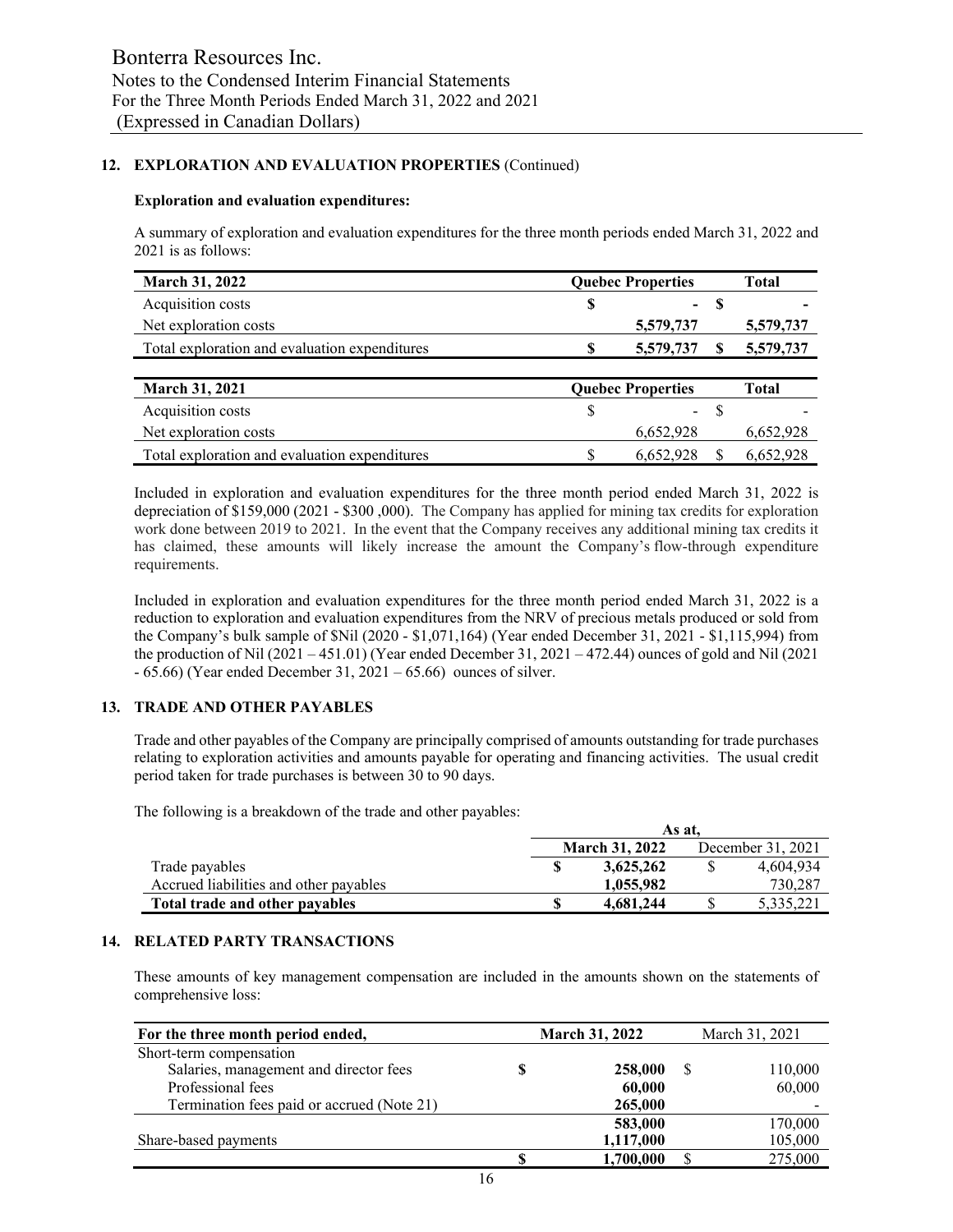#### **14. RELATED PARTY TRANSACTIONS** (Continued)

Included in trade and other payables at March 31, 2022 was \$30,000 (December 31, 2021 - \$146,000) due to officers and or directors for expense reimbursements and unpaid fees. The amounts payable are non-interestbearing, uncollateralized and are repayable on demand.

#### **15. LONG-TERM DEBT**

| As,                                                                                                                           | <b>March 31, 2022</b> |           | December 31, 2021 |
|-------------------------------------------------------------------------------------------------------------------------------|-----------------------|-----------|-------------------|
| Loans payable, secured by rolling stock and mining equipment,<br>0.00% to 5.98%, payable in monthly instalments, from 2022 to |                       |           |                   |
| 2023                                                                                                                          |                       | 99,282    | 116,628           |
|                                                                                                                               |                       | 99,282    | 116,628           |
| Current portion of long-term debt                                                                                             |                       | (62, 032) | (64,243)          |
|                                                                                                                               |                       | 37,250    | 52,385            |

The instalments on long-term debt for the forthcoming years as at March 31, 2022 are as follows:

|                        | Loans payable |
|------------------------|---------------|
| 2022                   | 62,032        |
| 2023                   | 37,250        |
| Total minimum payments | 99,282        |

#### **16. FLOW-THROUGH PREMIUM LIABILITY**

Flow-through premium liability consists of the liability portion of the flow-through shares issued. The following is a continuity schedule of the liability portion of the flow-through share issuances.

|                                                                        |    | <b>Issued During</b><br>the Year Ended<br><b>December 31, 2021</b> | <b>Issued During</b><br>the Three Month<br><b>Period Ended</b><br><b>March 31, 2022</b> |                          |    | Total       |
|------------------------------------------------------------------------|----|--------------------------------------------------------------------|-----------------------------------------------------------------------------------------|--------------------------|----|-------------|
| Balance, December 31, 2020                                             | \$ |                                                                    | ъ.                                                                                      | $\omega_{\rm{max}}$      | -S |             |
| Liability incurred on flow through shares issued April 2021            |    | 4,064,000                                                          |                                                                                         |                          |    | 4,064,000   |
| Liability incurred on flow through shares issued October 2021          |    | 4,999,000                                                          |                                                                                         |                          |    | 4,999,000   |
| Settlement of flow-through premium liability by incurring expenditures |    | (6,065,000)                                                        |                                                                                         |                          |    | (6,065,000) |
| <b>Balance, December 31, 2021</b>                                      | \$ | 2,998,000                                                          | S                                                                                       | $\overline{\phantom{0}}$ | \$ | 2,998,000   |
| Liability incurred on flow through shares issued March 2022            |    |                                                                    |                                                                                         | 7,126,000                |    | 7,126,000   |
| Settlement of flow-through premium liability by incurring expenditures |    | (2,276,000)                                                        |                                                                                         |                          |    | (2,276,000) |
| Balance, March 31, 2022                                                | S  | 722,000                                                            |                                                                                         | 7,126,000                |    | 7,848,000   |

At March 31, 2022, the Company had a remaining commitment to incur exploration expenditures of approximately \$19,000,000 (December 31, 2021 - \$7,000,000) in relation to its flow-through share financing. Details of recent flow-through shares issued is below:

*For the three month period ended March 31, 2022* 

On March 10, 2022, the Company issued 8,383,500 flow-through shares of the Company at a price of \$2.06 per share. The premium paid by investors was calculated as \$0.85 per share. Accordingly, \$7,126,000 was recorded as flow-through premium liability.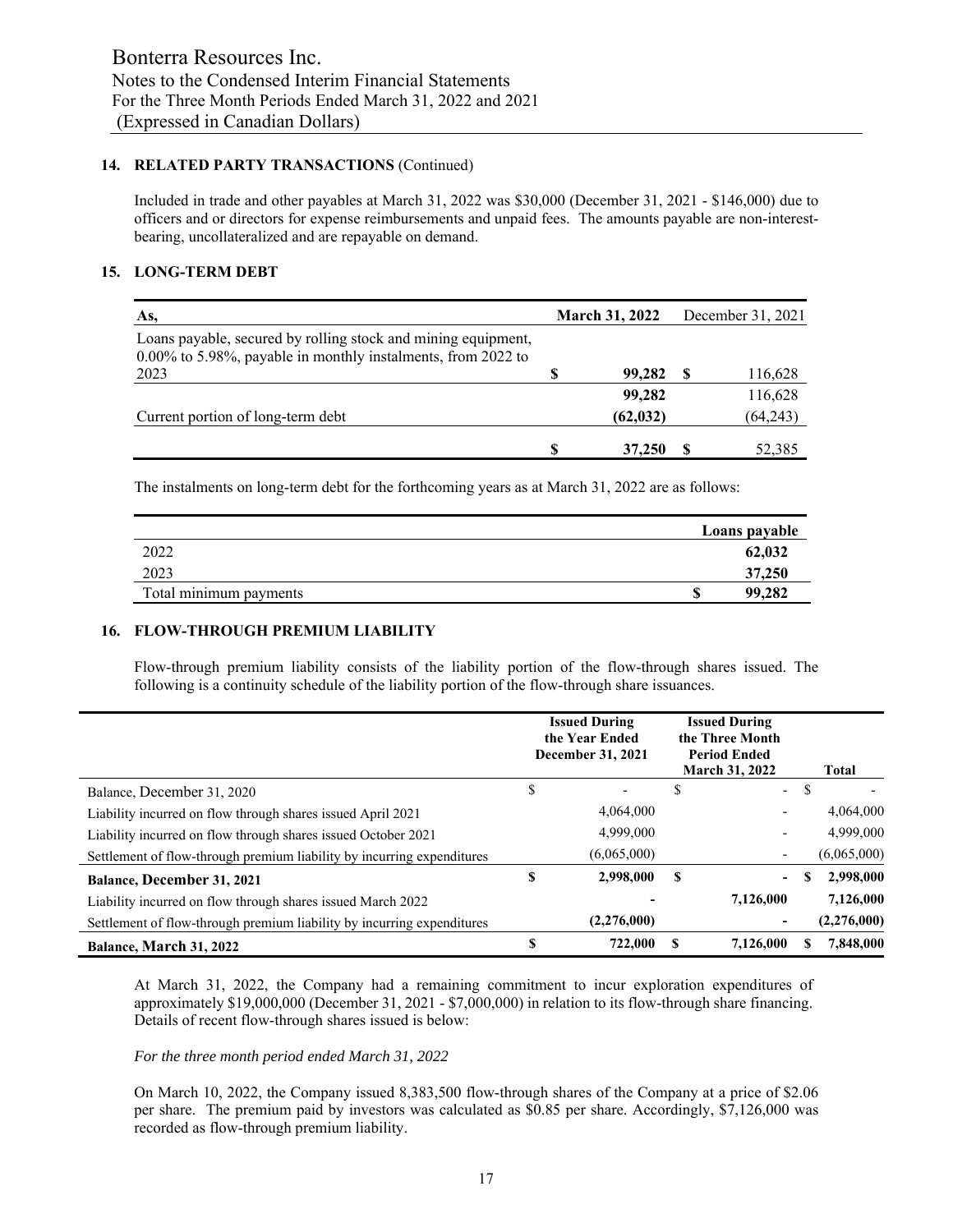#### **16. FLOW-THROUGH PREMIUM LIABILITY** (Continued)

*For the year ended December 31, 2021* 

On October 21, 2021, the Company issued 7,935,000 flow-through shares of the Company at a price of \$1.47 per share. The premium paid by investors was calculated as \$0.63 per share. Accordingly, \$4,999,000 was recorded as flow-through premium liability.

On April 7, 2021, the Company issued 10,420,000 flow-through shares units at a price of \$1.44 per share. The premium paid by investors was calculated as \$0.39 per share. Accordingly, \$4,064,000 was recorded as flowthrough premium liability.

#### **17. ASSET RETIREMENT OBLIGATIONS**

The Company's past production and current exploration activities are subject to various federal and provincial laws and regulations governing the protection of the environment. These laws and regulations are continually changing and are generally becoming more restrictive. The Company conducts its operations so as to protect public health and the environment. The Company has recorded the asset retirement obligations on the basis of management's best estimates of future costs, based on information available on the reporting date.

Best estimates of future cost are the amount the Company would reasonably pay to settle its obligation on the closing date of the project.

The future costs are discounted using the risk-free interest rate of the Company and are recorded as liabilities. The counterparts of these obligations are capitalized to property, plant and equipment which will be depreciated in accordance with the unit-of-production method, based on the estimated life of the mine upon beginning of commercial production. The asset retirement obligations are adjusted for accumulated accretion in accordance with the expected timing of payment of the cash flows required to settle these obligations.

#### a) Changes in obligations

The following table sets forth the changes in the asset retirement obligations:

| As at.                            | <b>March 31, 2022</b> |           | December 31, 2021 |
|-----------------------------------|-----------------------|-----------|-------------------|
| Balance, beginning of period/year |                       | 5,987,000 | 5.844,000         |
| Accretion expense                 |                       | 36,000    | 143,000           |
| Balance, end of period/year       |                       | 6.023.000 | 5,987,000         |

b) Information used in the calculation of obligations

The total inflated and undiscounted amount of estimated cash flows required to settle the Company's estimated future closure and decommissioning costs is \$11,222,000 (December 31, 2021 - \$11,222,000), which has been inflated using inflation rates of 2% (December 31, 2021 - 2%). The total provision is calculated using discount rates of  $2.45\%$  (December 31,  $2021 - 2.45\%$ ). The schedule of payments was determined by taking into account the reserves and resources that the Company considers highly likely to be able to convert into reserves of related mining properties and the estimated annual production level. The Company plans to settle these obligations during the financial year ending in 2038 for the Barry site and 2048 for the Bachelor Mill Complex.

c) Distribution of asset retirement obligations

The following table sets forth the changes in the asset retirement obligations:

| As at,                | <b>March 31, 2022</b> |  | December 31, 2021 |
|-----------------------|-----------------------|--|-------------------|
| Barry site            | 523,000               |  | 520,000           |
| Bachelor mill complex | 5,500,000             |  | 5,467,000         |
|                       | 6,023,000             |  | 5,987,000         |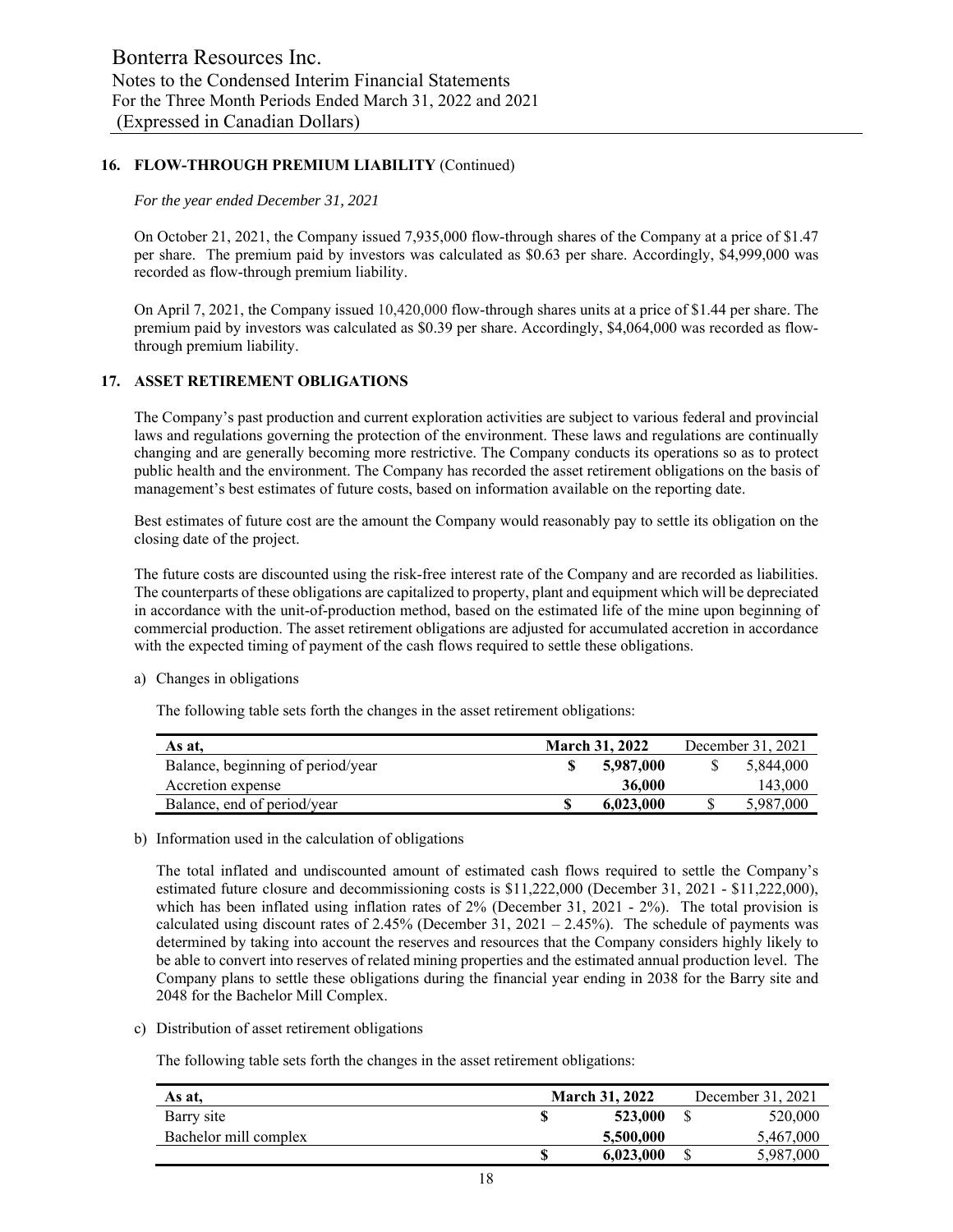#### **18. SHARE CAPITAL**

a) Authorized

Unlimited number of common voting shares without par value.

b) Issued and outstanding

#### *During the three month period ended March 31, 2022*

On March 10, 2022, the Company closed a brokered private placement, issuing: (a) 6,405,000 common shares of the company at a price of \$1.21 per common share for gross proceeds of \$7,750,050; and (b) 8,383,500 common shares of the company that qualify as flow-through (FT) at a price of \$2.06 per FT share for gross proceeds of \$17,270,010, representing total aggregate gross proceeds of the offering of \$25,020,060.

In connection with the offering, the agents received a cash fee equal to \$1,356,719. Other share issue costs of \$196,703 were incurred.

#### *During the year ended December 31, 2021*

On October 21, 2021, the Company completed a brokered private placement for gross proceeds of \$11,664,450. The Company issued 7,935,000 flow-through shares of the Company at a price of \$1.47 per share. The underwriters received a cash fee of \$544,464. Other share issue costs of \$182,234 were incurred.

On April 7, 2021, the Company completed a brokered private placement for gross proceeds of \$17,472,300. The Company issued (a) 2,350,000 common shares of the Company at a price of \$1.05 per common share for gross proceeds of \$2,467,500, and (b) 10,420,000 flow-through shares of the Company at a price of \$1.44 per flow-through share for gross proceeds of \$15,004,800. The underwriters received a cash fee of \$949,638. Other share issue costs of \$189,656 were incurred.

#### c) Warrants

Warrant transactions and the number of warrants outstanding are summarized as follows:

| For the,                              |           | <b>March 31, 2022</b>                           | Three Month Period Ended Year Ended December 31,<br>2021 |          |  |
|---------------------------------------|-----------|-------------------------------------------------|----------------------------------------------------------|----------|--|
|                                       |           | Weighted                                        |                                                          | Weighted |  |
|                                       | Number of | Average                                         | Number of                                                | Average  |  |
|                                       |           | Warrants Exercise Price Warrants Exercise Price |                                                          |          |  |
| Outstanding, beginning of period/year |           |                                                 | 5,589,835                                                | \$3.10   |  |
| Expired                               |           |                                                 | (5,589,835)                                              | \$3.10   |  |
| Outstanding, end of period/year       |           |                                                 |                                                          |          |  |

#### d) Stock options

The Company has a stock option plan to grant incentive stock options to directors, officers, employees and consultants. Under the plan, the aggregate number of common shares that may be subject to option at any one time may not exceed 10% of the issued common shares of the Company as of that date, including options granted prior to the adoption of the plan. Options granted may not exceed a term of 10 years, and the term will be reduced to one year following the date of death of the optionee. All options vest when granted unless they are otherwise specified by the Board of Directors or if they are granted for investor relations activities. Options granted for investor relations activities vest over a twelve-month period with no more than 25% of the options vesting in any three-month period. As at March 31, 2022, the Company had 3,384,550 (December 31, 2021 - 2,870,700) options remaining available for issuance under the plan.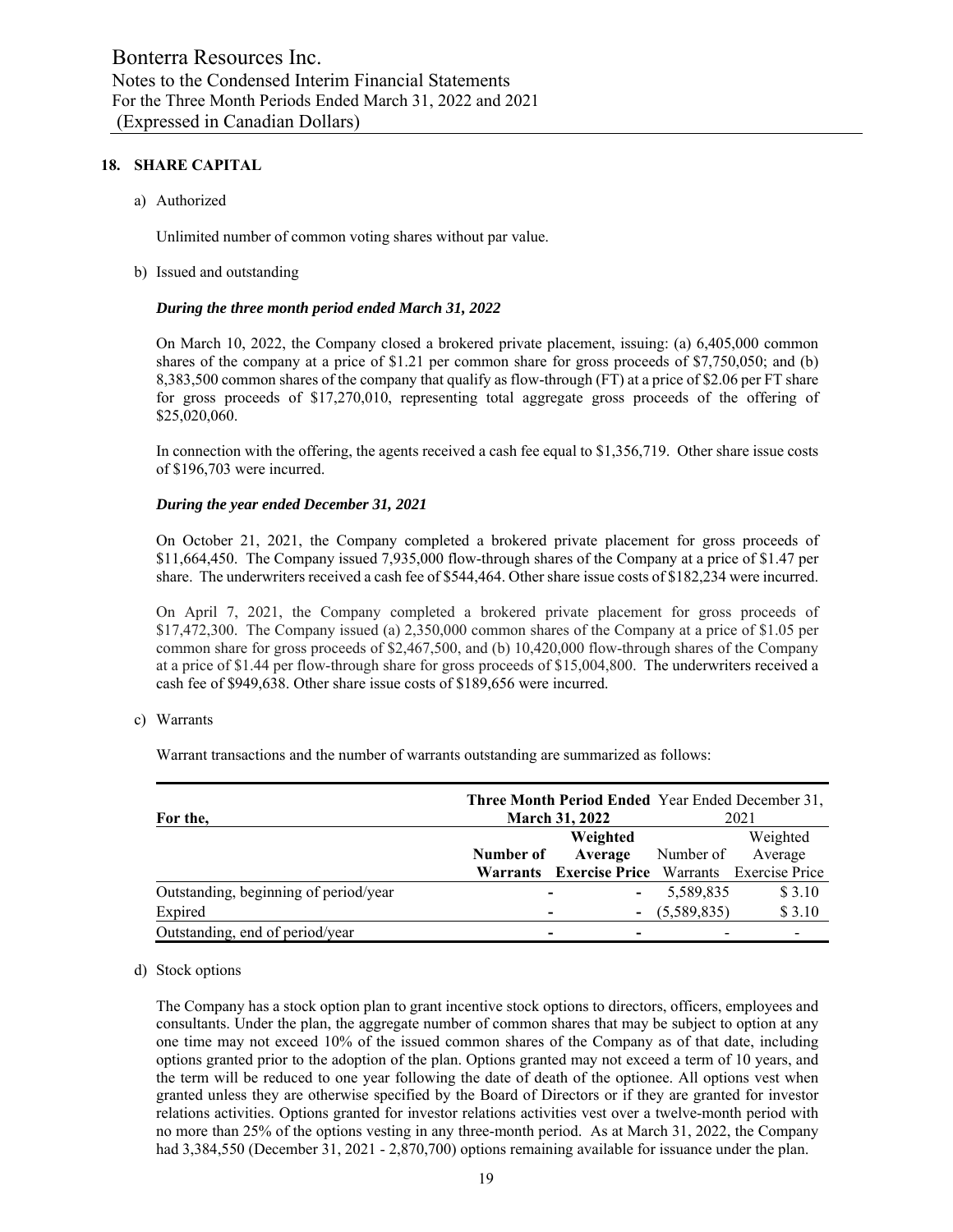#### 18. SHARE CAPITAL (Continued)

#### d) Stock options (Continued)

The following is a summary of option transactions under the Company's stock option plan for the three month period ended March 31, 2022 and year ended December 31, 2021:

| For the,                                              | <b>Three Month Period Ended</b><br><b>March 31, 2022</b> |                 | Year Ended December 31,<br>2021 |          |  |
|-------------------------------------------------------|----------------------------------------------------------|-----------------|---------------------------------|----------|--|
|                                                       |                                                          | Weighted        |                                 | Weighted |  |
|                                                       |                                                          | Average         |                                 | Average  |  |
|                                                       | Number of                                                | <b>Exercise</b> | Number of                       | Exercise |  |
|                                                       | <b>Options</b>                                           | Price           | Options                         | Price    |  |
| Outstanding and exercisable, beginning of period/year | 8,255,000                                                | \$1.39          | 4,346,111                       | \$1.72   |  |
| Transactions during the year:                         |                                                          |                 |                                 |          |  |
| Granted                                               | 1,300,000                                                | 1.32            | 5,060,000                       | 1.23     |  |
| Exercised $(1)$                                       | (150,000)                                                | 1.16            |                                 |          |  |
| Expired                                               | (170,000)                                                | 1.42            | (1,151,111)                     | 1.96     |  |
| Outstanding, end of period/year                       | 9,235,000                                                | \$1.38          | 8,255,000                       | \$1.39   |  |
| Exercisable, end of period/year                       | 7,360,000                                                | \$1.41          | 5,755,000                       | \$1.44   |  |

 $1$ . The weighted average trading price on date of exercise for the stock options exercised during three month period ended March 31, 2022 was \$1.25 (year ended December 31, 2021 - \$Nil).

The following table provides additional information about outstanding stock options at March 31, 2022:

|                                      | No. of         |                            | <b>Weighted Average</b>              |             | <b>Weighted Average</b>  |
|--------------------------------------|----------------|----------------------------|--------------------------------------|-------------|--------------------------|
|                                      | <b>Options</b> | <b>Weighted Average</b>    | <b>Remaining Life No. of Options</b> |             | <b>Exercise Price of</b> |
| <b>Range of Exercise Prices (\$)</b> | Outstanding    | <b>Exercise Price (\$)</b> | (Years)                              | Exercisable | <b>Exercisable (\$)</b>  |
| $1.16 - 1,27$                        | 4,440,000      | .22                        | 4.36                                 | 2,565,000   | 1.19                     |
| $1.32 - 2.00$                        | 4,795,000      | 1.53                       | 3.53                                 | 4,795,000   | 1.53                     |
| $1.16 - 2.00$                        | 9,235,000      | 1.38                       | 3.93                                 | 7,360,000   | 1.41                     |

On January 17, 2022, 1,300,000 stock options were granted with an exercise price of \$1.32 that vest immediately and expire on January 17, 2027 to various officers and directors.

On November 11, 2021, 2,500,000 stock options were granted with an exercise price of \$1.27. These Options expire on November 11, 2026 and vest as follows: (a) 1/4 of the Options granted on January 17, 2022; (b) 1/4 of the Options granted on January 17, 2023; (c) 1/4 of the Options granted on January 17, 2024; and (d) 1/4 of the Options granted, on January 17, 2025, subject to a vesting acceleration clause under certain events.

On April 12, 2021, 2,360,000 stock options were granted with an exercise price of \$1.16 that vest immediately and expire on April 12, 2026 to various consultants, employees, officers and directors.

On January 14, 2021, 200,000 stock options were granted with an exercise price of \$1.54 that vest immediately and expire on July 6, 2025 to a consultant.

Subsequent to March 31, 2022, 425,000 options expired unexercised with a weighted average exercise price of \$1.43.

The Company applies the fair value method using the Black-Scholes option pricing model in accounting for its stock options granted. The fair value of each option grant was calculated using the following weighted average assumptions: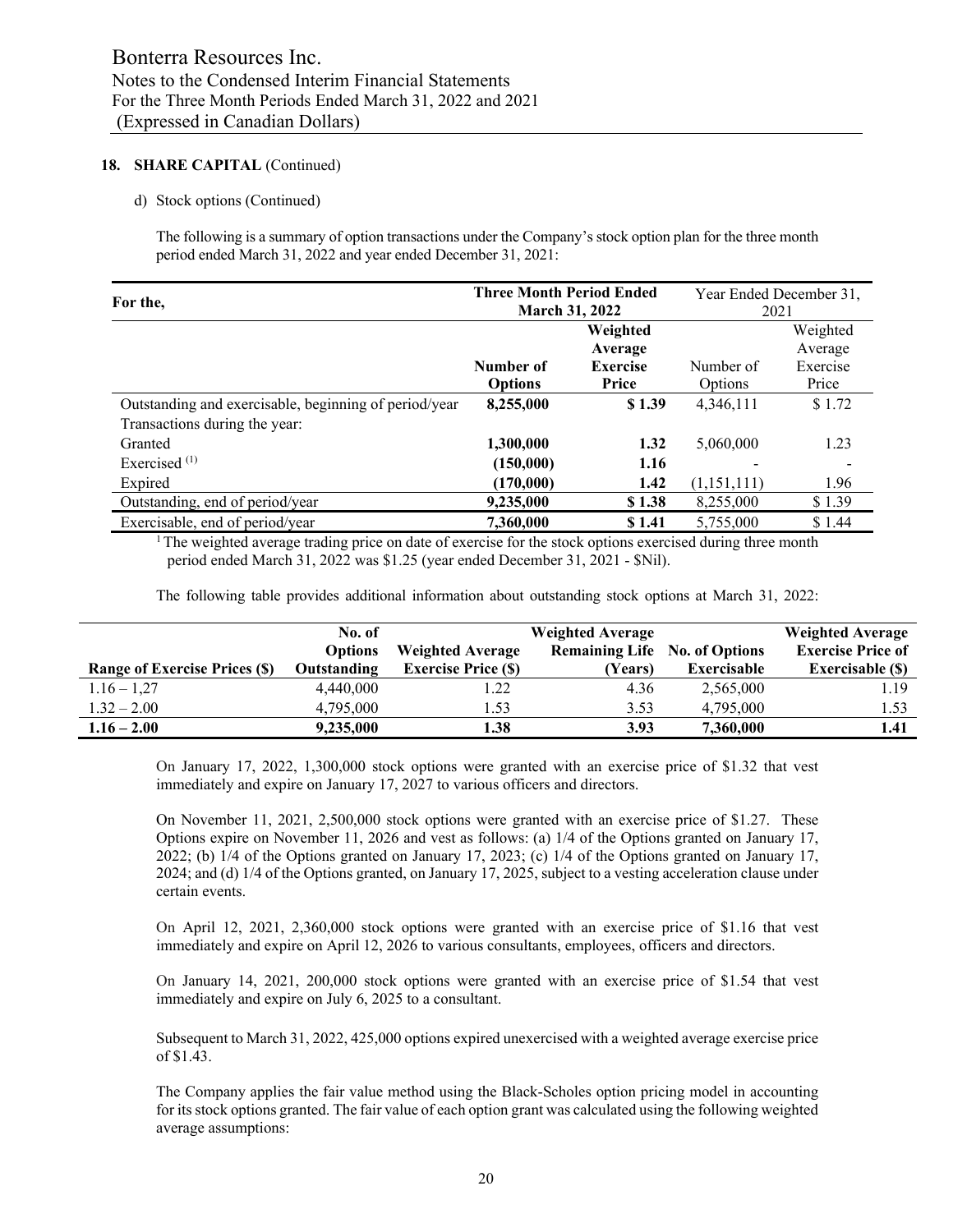#### 18. SHARE CAPITAL (Continued)

d) Stock options (Continued)

| For the,                               | <b>Three Month</b><br>Period Ended March 31,<br>2022 | Year<br>Ended December 31,<br>2021 |
|----------------------------------------|------------------------------------------------------|------------------------------------|
| Expected life (years)                  | 5                                                    | 4.98                               |
| Risk-free interest rate                | 1.61%                                                | 1.19%                              |
| Expected annualized volatility         | 57%                                                  | 59%                                |
| Dividend yield                         | N/A                                                  | N/A                                |
| Stock price at grant date              | \$1.32                                               | \$1.22                             |
| Exercise price                         | \$1.32                                               | \$1.23                             |
| Weighted average grant date fair value | \$0.66                                               | \$0.61                             |

Option pricing models require the input of highly subjective assumptions regarding volatility. The Company has used historical volatility to estimate the volatility of the share price.

#### **19. SUPPLEMENTAL DISCLOSURE WITH RESPECT TO CASH FLOWS**

| Three month period ended, |                          |   |                   |                       | <b>March 31, 2022</b> |  | March 31, 2021        |         |
|---------------------------|--------------------------|---|-------------------|-----------------------|-----------------------|--|-----------------------|---------|
| Interest received         |                          |   |                   | S                     | 13,365                |  |                       | 15,830  |
| Interest paid             |                          |   |                   | D                     | (1,011)               |  |                       | (7,837) |
|                           |                          |   |                   | Non-cash changes      |                       |  |                       |         |
|                           | <b>December 31, 2021</b> |   | <b>Cash Flows</b> | <b>Loan Additions</b> |                       |  | <b>March 31, 2022</b> |         |
| Long-term debt            | \$<br>116,628            | S | (17,346)          |                       | S                     |  | S                     | 99,282  |
|                           |                          |   |                   |                       | Non-cash changes      |  |                       |         |
|                           | December 31, 2020        |   | Cash Flows        |                       | Loan Additions        |  | March 31, 2021        |         |
| Long-term debt            | 720,658                  |   | (119, 613)        |                       | S                     |  |                       | 601,045 |

#### **20. SEGMENTED DISCLOSURE**

The Company operates several exploration and evaluation properties in Quebec, as well as a past producing gold mine and mill that has been put on care and maintenance. These operating sites are managed separately given their different locations. The Company assesses the performance of each segment. Accounting policies for each segment are the same as those used for the preparation of the financial statements.

For the three month period ended March 31, 2022 and 2021, the Company's two operating segment were mining site care and maintenance and mineral exploration. All other costs are considered corporate administration costs.

| Three month period ended March 31, 2022    | <b>Mining Site</b> |             | <b>Exploration</b> |                          | Corporate |           | <b>Total</b> |             |
|--------------------------------------------|--------------------|-------------|--------------------|--------------------------|-----------|-----------|--------------|-------------|
| Mill care and maintenance                  | \$                 | 1,855,832   | <b>S</b>           | $\overline{\phantom{0}}$ | -S        | $\sim$    | -8           | 1,855,832   |
| Exploration and evaluation                 |                    |             |                    | 5,579,737                |           | -         |              | 5,579,737   |
| Recovery of flow-through premium liability |                    |             |                    | (2, 276, 000)            |           | -         |              | (2,276,000) |
| Administration                             |                    |             |                    |                          |           | 2,196,179 |              | 2,196,179   |
| Net loss                                   |                    | 1,855,832   |                    | 3,303,737                |           | 2,196,179 | S            | 7,355,748   |
|                                            |                    |             |                    |                          |           |           |              |             |
| Three month period ended March 31, 2021    |                    | Mining Site |                    | Exploration              |           | Corporate |              | Total       |
| Mill care and maintenance                  | S                  | 277,650     | S                  | $\overline{\phantom{a}}$ | \$        | $\sim$    | -\$          | 277,650     |
| Exploration and evaluation                 |                    |             |                    | 6,652,928                |           |           |              | 6,652,928   |
| Administration                             |                    |             |                    |                          |           | 648,045   |              | 648,045     |
| Net loss                                   |                    | 277,650     |                    | 6,652,928                |           | 648,045   | S            | 7,578,623   |